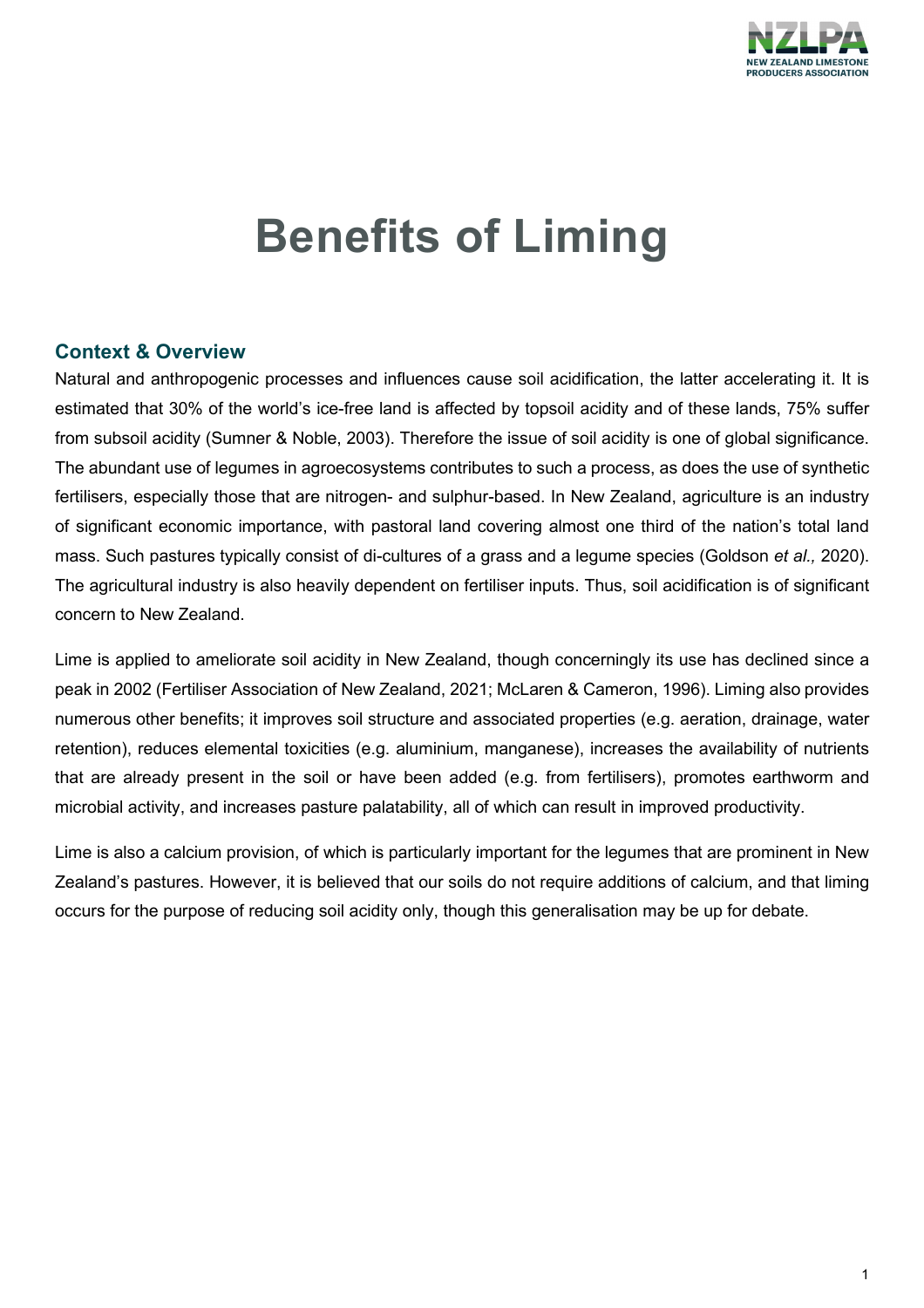

# **1. What is soil acidity?**

Soil acidity refers to the relative concentrations of hydrogen (H\*) and hydroxyl (OH<sup>-</sup>) ions in soil solution (water contained in the soil), though it is the concentration of  $H<sup>+</sup>$  in soil solution that is typically referred to and expressed via the pH scale (Eq. 1) (McLaren & Cameron, 1996; Ritchie, 1989; Uchida & Hue, 2014):

 $pH = -log[H^+]$  (1)<sup>\*1</sup>

*(pH is equivalent to the negative log of the concentration of H+ )*

\*1 (McLaren & Cameron, 1996)

According to Uchida & Hue (2014), the pH scale ranges from 0-14 with each decline of a pH unit indicating ten times more acidity, and vice versa. A neutral pH of 7 is obtained when concentrations of H<sup>+</sup> and OH<sup>-</sup> are equal. Thus, soils are considered acidic ( $pH<7$ ) if the concentration of  $H<sup>+</sup>$  is greater than the concentration of OH<sup>-</sup>, and considered alkaline (pH>7) if the concentration of H<sup>+</sup> is less than the concentration of OH<sup>-</sup>. Therefore, the greater the concentration of H $^{\ast}$  (relative to OH ), the greater the acidity and the lower the pH value.

As outlined in McLaren & Cameron (1996), the pH of soil solution is termed the '*active acidity'*. However, there are also H+ present on the cation exchange sites of negatively charged soil colloids, termed '*reserve*  acidity'. These H<sup>+</sup> are typically more abundant than the 'active acidity' H<sup>+</sup> in soil solution. 'Reserve acidity' is inversely related to base saturation - the proportion of the cation exchange sites that is occupied by exchangeable bases (i.e. all nutrient cations except  $H^+$  and  $Al^{3+}$ ). Therefore, the lower the base saturation, the higher the reserve acidity of the soil. 'Active acidity'  $H^*$  and 'reserve acidity'  $H^*$  are in equilibrium, therefore pH (a measure of active acidity) and base saturation are also related; as base saturation decreases, so does pH (acidity increases). However, this function will vary between soils depending on their cation exchange capacities (number of cation exchange sites) and thus their buffer capacities (the extent to which a soil resists pH change). For example, soils with a high cation exchange capacity (many cation exchange sites), and therefore greater ability to store reserve acidity or base cations, will have a higher buffer capacity (resistance to pH change) than soils with low cation exchange capacities as more cation exchange sites must be occupied by base cations to result in a pH increase (McLaren & Cameron, 1996; Ritchie, 1989).

# **2. How do soils become acidic?**

Soil acidification is inevitable due to natural soil processes e.g. weathering, plant-soil chemo-dynamics, as well as nitrogen fixation by legumes and associated leaching of nitrates (NO $_3$ <sup>-</sup>) with base cations (Goulding, 2016; McLaren & Cameron, 1996; Sumner & Noble, 2003: Tang & Rengel, 2003). However, the anthropogenic use of fertilisers in agroecosystems, specifically those that are nitrogen- and sulphur-based, is a significant cause of the acceleration of soil acidification via increased leaching of base cations and their contribution to acid rain (Goulding *et al.,* 2016; Reid *et al.,* 2005; Uchida & Hue, 2014).

#### **a) Soil weathering**

All soils naturally become more acidic with time under conditions of weathering and leaching (Sumner & Noble, 2003). However, soils may vary in their rates of acidification due to differences in combinations of soil forming factors (climate, organisms, relief, parent material, and time) which control the rate and state of soil development (Jenny, 1994). Factors of greatest influence are the nature of the parent material, rainfall and temperature. Soil acidification is typically accelerated in humid areas with high temperatures and substantial rainfall, whilst highly basic parent material will weather quicker (releasing many base/nutrient cations) than other types of parent material under these conditions (Sumner & Noble, 2003; Uchida & Hue, 2014). As a result, the range of soil types and their rate and stage of natural weathering varies across the globe. Rain is slightly acidic (pH5-5.6) due to the dissolution of carbon dioxide  $(CO<sub>2</sub>)$  and dissociation of the resulting carbonic acid (H2CO3) which releases H+ into the soil (Eq. 2) (Goulding, 2016). These H+ displace base cations on cation exchange sites into soil solution, resulting in their loss via leaching (Helyar & Porter, 1989; McLaren & Cameron, 1996). The same chemical reactions occur via microbes decomposing soil organic matter (OM); microbes respire CO2 which reacts with soil water. Plant roots also respire. However, these processes are unlikely to cause soil pH levels lower than pH5 as acid soil solution holds little CO2 (Bolan &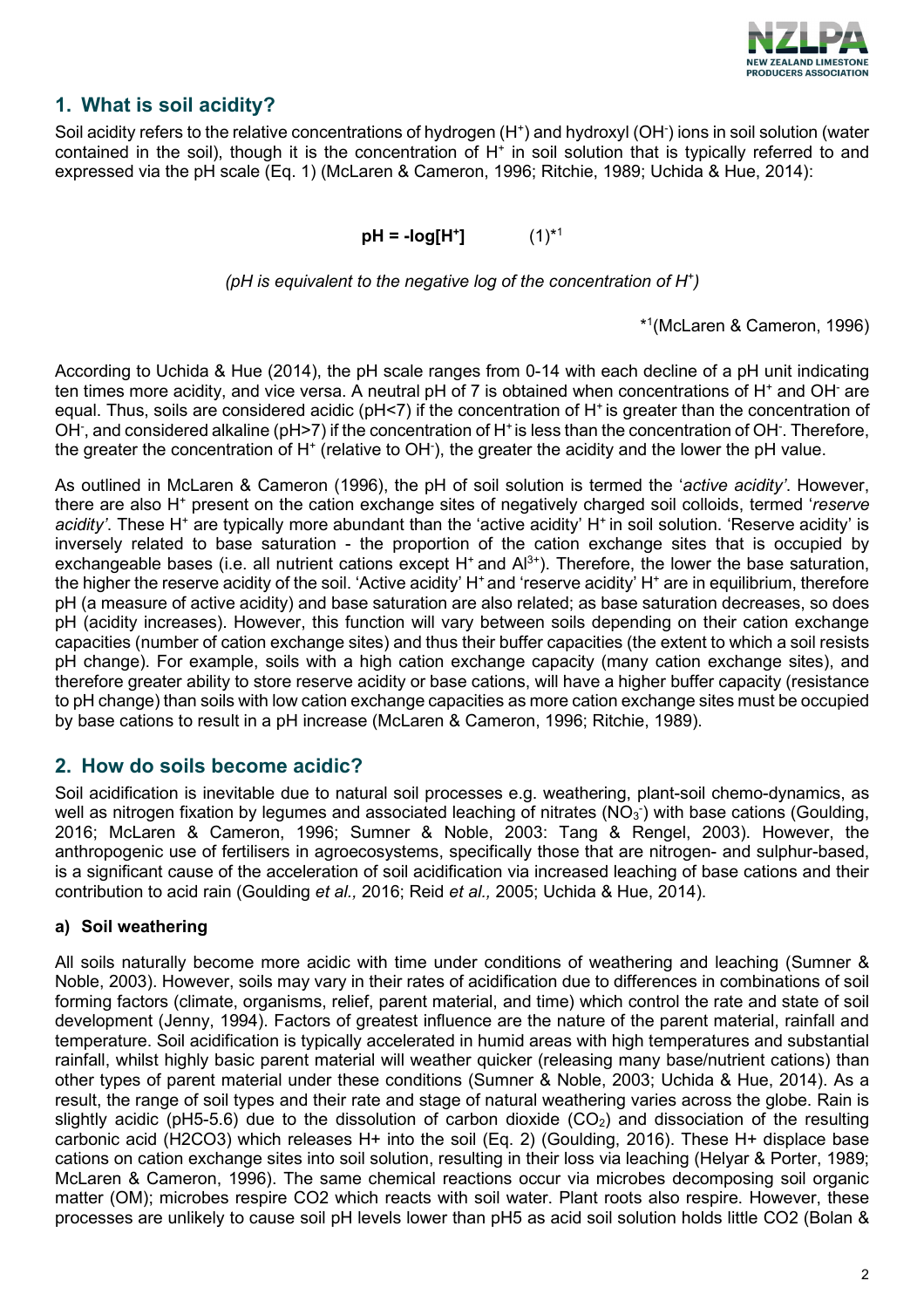

Hedley, 2003). Furthermore, microbes produce organic acids when decomposing OM, and OM itself contains chemical groups that behave as weak acids, thus contributing to natural soil acidification.

# $CO_2$  + H<sub>2</sub>O  $\rightarrow$  H<sub>2</sub>CO<sub>3</sub>  $\rightarrow$  HCO<sub>3</sub> + H<sup>+</sup> (2)<sup>\*2</sup>

\*2 (Bolan & Hedley, 2003)

#### **b) Plant nutrient uptake – charge equilibrium**

Plants obtain nutrients (in their ionic form) for their growth and function from the soil via their roots, and from the atmosphere in the case of nitrogen-fixing legumes. As plants are of neutral charge, the uptake of one or more nutrient cations must be matched with the uptake of one or more nutrient anions or the release of H<sup>+</sup>. all of which must equate in charge to maintain charge equilibrium between soil solution, cation exchange surfaces on soil colloids, and the plant itself (Goulding, 2016; McLaren & Cameron, 1996; Tang & Rengel, 2003) (Fig. 1). Similarly, plants release OH<sup>-</sup> or HCO $_3^\circ$  (hydrogen carbonate anion) upon the uptake of nutrient anions, however the uptake of cations is generally greater, thus the plant produces a net acidifying effect of soil surrounding the plant's roots (Goulding, 2016; Sime, 2001; Tang & Rengel, 2003).



*Fig. 1. Schematic of the charge balancing exchange of cations and anions between plant roots, soil solution (water) and negativelycharged clay or organic matter within soil colloids (Fang et al., 2019).*

#### **c) Legumes: nitrogen fixation & leaching**

Non-leguminous plants cannot naturally obtain nitrogen unless it has first been 'fixed' from the atmosphere by legumes. Atmospheric nitrogen is fixed by legumes within their root nodules via their symbiotic relationship with rhizobia bacteria (Eq. 3) (Uchida & Hue, 2014). Most of the nitrogen fixed by legumes is either used by the legume itself or taken up by other plants, via the facilitative service of legumes. Some plants die, providing OM directly to the soil, whilst others are consumed by grazing livestock which then excrete excess nitrogen in the form of urea (Goulding, 2016). Mineralisation, also termed ammonification, of this OM results in the formation of ammonium (NH<sub>4</sub><sup>+</sup>), followed by nitrification which produces nitrate anions (NO<sub>3</sub><sup>-</sup>) (Eq. 4, 5) (Chapin III *et al.,* 2011). Nitrification produces H<sup>+</sup> as a by-product (Eq. 5). Typically, plants do not take up all nitrate ions produced, therefore they are leached (Goulding, 2016). Since nitrate ions are negatively charged, they are accompanied by nutrient cations (e.g. calcium;  $Ca^{2+}$ ) which are displaced from cation exchange sites by the H+ released through nitrification. Soil acidification occurs as a result (McLaren & Cameron, 1996; Sime, 2001; Uchida & Hue, 2014). A schematic of terrestrial nitrogen cycling is shown in Fig. 2.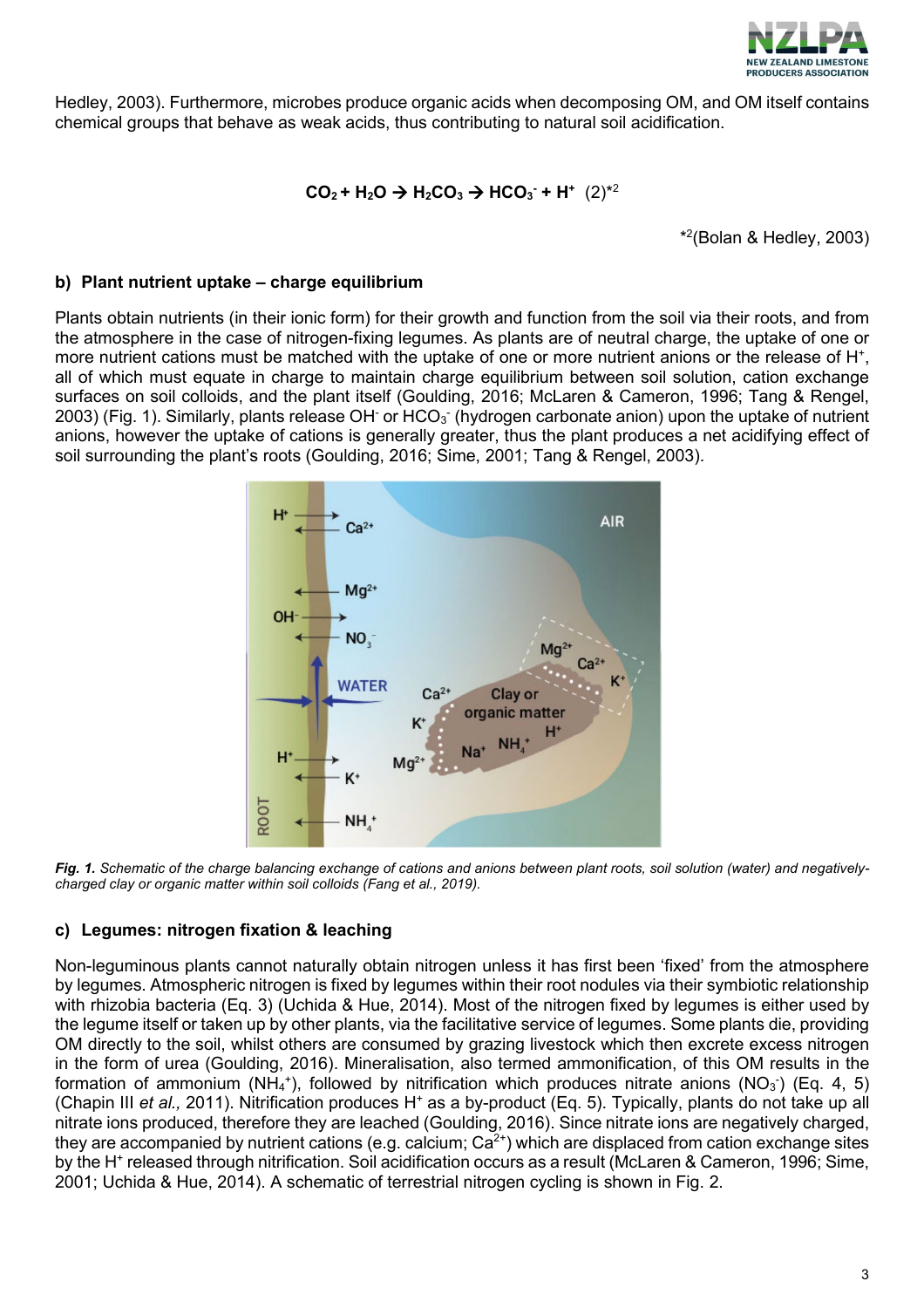

 $N_2$  **+ H<sub>2</sub>O + 2R-OH**  $\rightarrow$  **2RNH<sub>2</sub> +1.5O<sub>2</sub>(3)<sup>\*2</sup>** 

(nitrogen fixation)

#### $RNH_2 + H^+ + H_2O \rightarrow R-OH + NH_4^+$  $(4)$ <sup>\*2</sup>

(ammonification of organic matter)

 $NH_4^+$  + 2O<sub>2</sub>  $\rightarrow$  NO<sub>3</sub> + H<sub>2</sub>O + 2H<sup>+</sup> (5)<sup>\*2</sup>

(nitrification)



*Fig. 2. Terrestrial nitrogen cycling schematic displaying nitrogen fixation, mineralisation, nitrification, and denitrification processes (Chapin III et al., 2011).*

#### **d) Anthropogenic activity: fertilisers**

The use of synthetic fertilisers, specifically those that are nitrogen- and sulphur-based (e.g. urea, ammonium sulphate, superphosphate) are significant contributors to soil acidification within agricultural production systems (Goulding, 2016; Reid *et al.,* 2005; Uchida & Hue, 2014). These compounds produce nitrates and sulphates (SO $_4$ <sup>-</sup>) upon oxidation and other microbe-driven reactions, of which subsequently leach through the soil if not taken up by plants, carrying nutrient cations with them (Goulding, 2016; Uchida & Hue, 2014).

Regarding fertilisers that contain sulphur, e.g. superphosphate, ammonium sulphate, H<sup>+</sup> are produced when they are oxidised; the elemental sulphur is oxidised into sulphuric acid which dissociates into hydrogen cations and sulphate anions, the latter leaching nutrient cations with it if in excess after plant uptake (Eq. 6) (Bolan & Hedley, 2003; Goulding, 2016; Hinckley *et al.,* 2020).

#### **2S° + 3O<sub>2</sub> +2H<sub>2</sub>O → 2H<sub>2</sub>SO<sub>4</sub> → 2SO<sub>4</sub><sup>2</sup> + 4H<sup>+</sup> (6)<sup>\*2</sup>**

Regarding nitrogen-based fertilisers, acidification occurs via the same chemical reactions outlined in section c), however, instead of legumes fixing their own nitrogen from the atmosphere, they and other nonleguminous plants take up nitrogen supplied by nitrogen-based fertilisers.

To provide context; soil microbes break down polymers within OM in order to release nitrogen to be used by plants and the microbes themselves. As described by McLaren & Cameron (1996), if the soil has a high carbon : nitrogen (C:N) ratio, i.e. there is a higher availability of carbon available to microbes relative to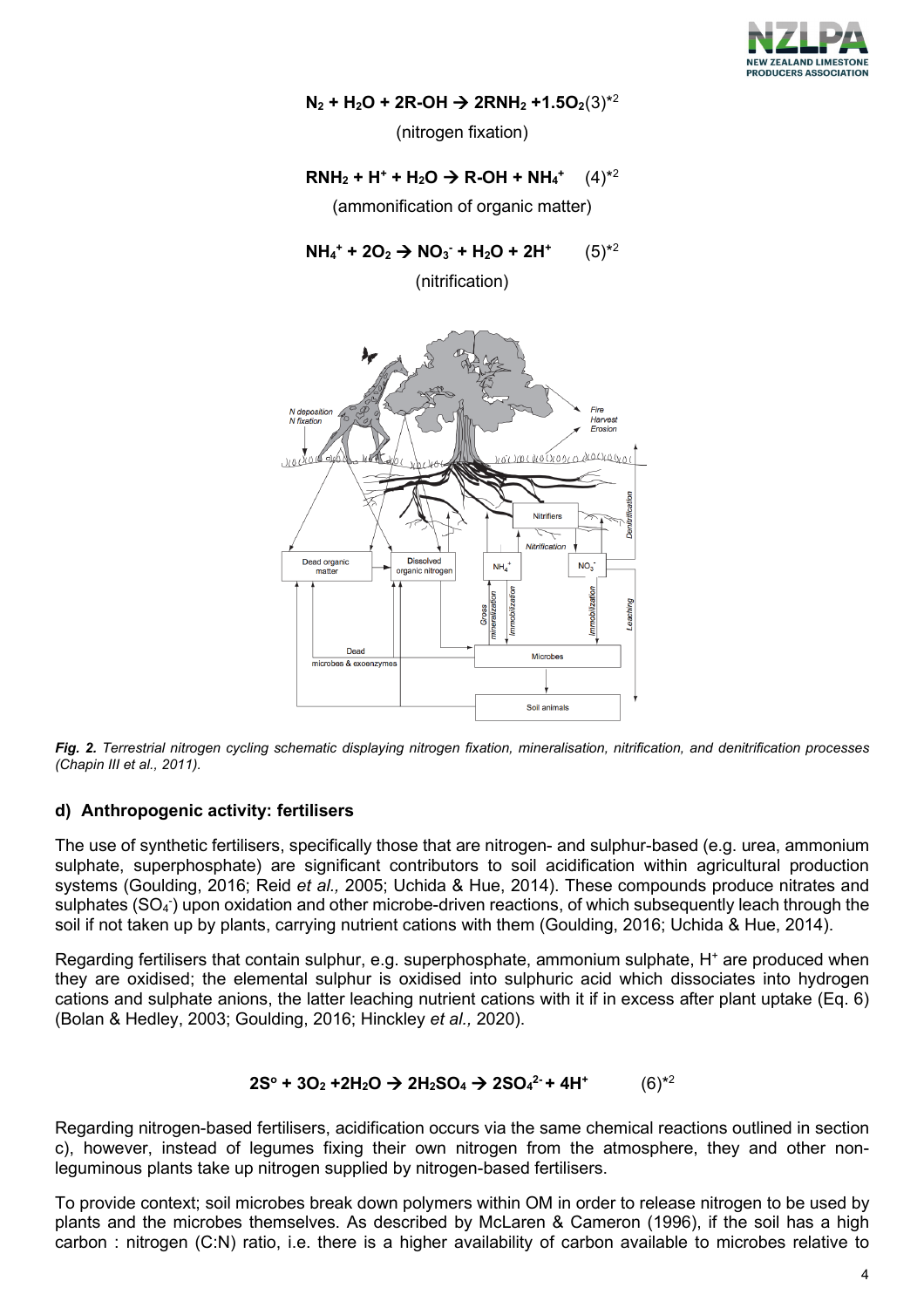

nitrogen, microbes will assimilate nitrogen from the soil (e.g. NH<sub>4</sub>+, NO<sub>3</sub><sup>-</sup>), a process called immobilisation. This causes microbes to compete with the plant for nitrogen and reduces the leaching of nitrates with nutrient cations. Conversely, as the soil C:N ratio lowers, i.e. the difference in relative availability of carbon and nitrogen reduces, microbes carry out mineralisation/ammonification. This process entails the mineralisation (excretion) of excess nitrogen not utilised by microbes from the decomposition of OM. This excess nitrogen is excreted as ammonium (Eq. 4), which can then be nitrified into nitrate (Eq. 5). Nitrates can then be leached, taking nutrient cations with them. Ideally, soils should have a C:N ratio of 25:1 to obtain a balance between mineralisation and immobilisation in order to minimise nitrogen deficiencies in plants and soil acidification through nitrification and leaching.

Anthropogenic use of nitrogen-based fertilisers creates low soil C:N ratios, favouring mineralisation and nitrification, and therefore leaching of excess nitrates and soil acidification. Soil acidification occurs at rates dependent on the concentration of nitrogen in different fertilisers and the quantities and rates of application (Johnston *et al.,* 1986; Sumner & Noble, 2003). Therefore, the more nitrogen-based fertiliser used, the lower the C:N ratio, and the more the soil nitrogen pool is dominated by inorganic forms of nitrogen, promoting the acceleration soil acidification (Chapin III *et al.,* 2011) (Fig. 3).



*Fig. 3. Changes in forms of nitrogen depending on nitrogen availability. Organic forms of nitrogen (DON) dominate when nitrogen availability is low (high C:N) due to immobilisation. As nitrogen availability increases (lower C:N), inorganic forms of nitrogen dominate (NH4 +, NO3 - ) as a result of ammonification and nitrification (Adapted from Chapin III et al., 2011, Professor M. Turnbull, personal communication, 2019).* 

As of 2005, global manufacturing of nitrogen for fertiliser (and some industrial use) reached more than 100 teragrams (1 teragram = 1 million tonnes) of which is within the range of the natural rate at which nitrogen fixation occurs (*excluding* nitrogen fixation by legumes in agroecosystems) (Reid *et al.,* 2005) (Fig. 4). When including nitrogen fixed by agricultural legumes, this figure of 100 teragrams of anthropogenic nitrogen fixation is raised almost another 50 teragrams (Reid *et al.,* 2005) (Fig. 4). In other words, the amount of nitrogen manufactured for nitrogen fertilisers paired with the use of legumes in agroecosystems is approximately equivalent to the amount of nitrogen fixed in natural systems alone, meaning that human activity adds at least as much nitrogen to terrestrial ecosystems as do natural sources (Vitousek *et al.,* 1997). Therefore, we have essentially at least doubled the natural amount of nitrogen in our biosphere, resulting in accelerated soil acidification.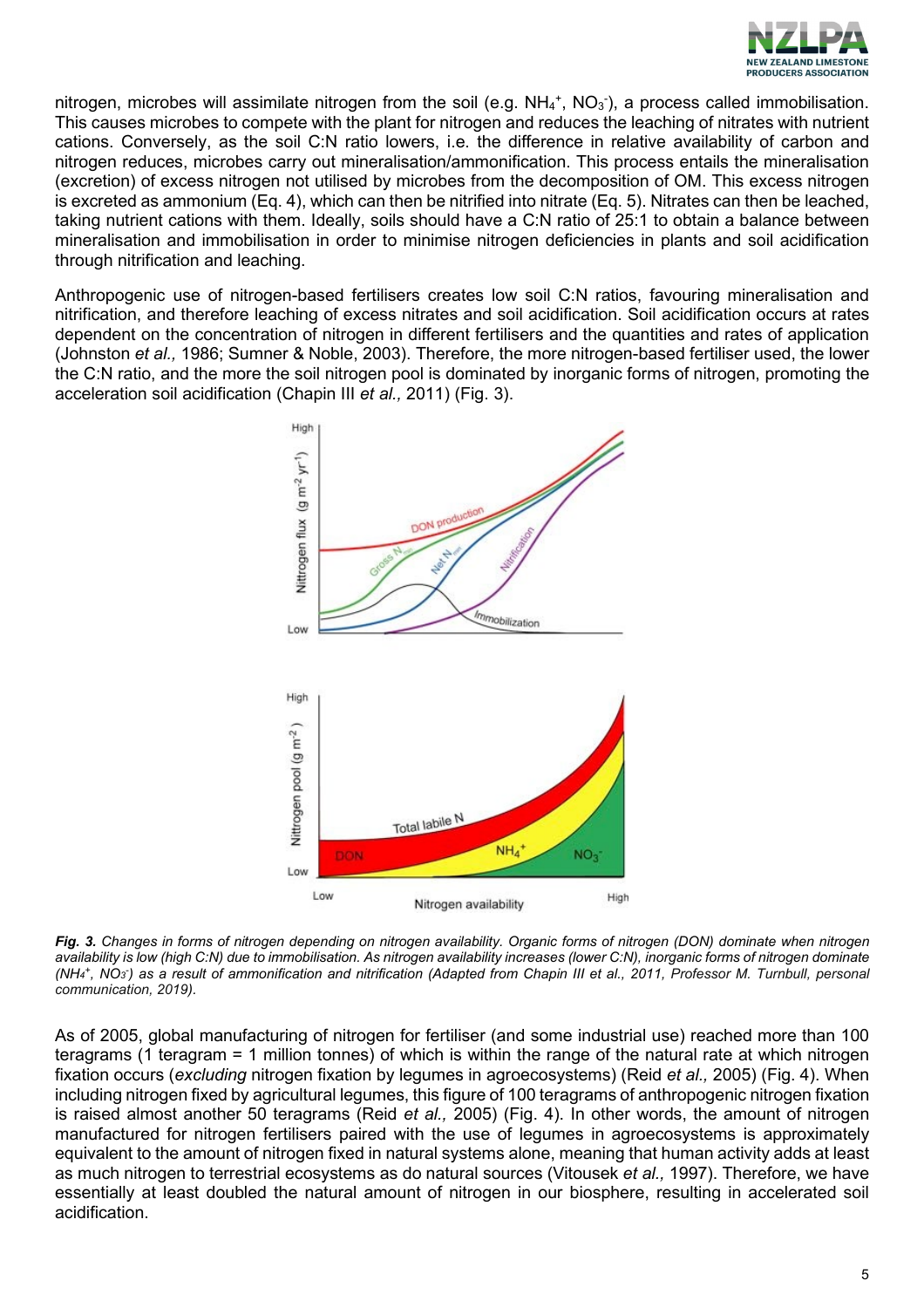

In New Zealand, 452,000 tonnes of nitrogen was applied to agricultural land in the form of nitrogen-based fertilisers in 2019 (Stats NZ, 2021). This was a 629% increase from 62,000 tonnes of nitrogen applied in 1991 (Stats NZ, 2021). The bulk of this nitrogen application came from the use of just over 600,000 tonnes of urea in 2019, versus just over 300,000 tonnes in 2002, whilst lesser amounts of other nitrogen-based fertilisers, such as diammonium phosphate and ammonium sulphate also contributed (Stats NZ, 2021).

The soil acidifying effect of nitrogen-based fertilisers is compounded by volatilisation of ammonia (NH3) and other nitrous oxides, e.g. NO, N2O, which occurs through volatilisation and denitrification, contributing to the formation of acid rain (Goulding, 2016) (Fig. 2).

Global anthropogenic input of nitrogen, largely of which is purposed for fertiliser (and industrial use), is projected to increase by approximately two thirds by 2050 (Reid *et al.,* 2005) (Fig. 4). This may now be an overestimate considering the increase in environmental awareness around the use of nitrogen fertiliser resulting in changes in legislation to reduce its application on agricultural soils (Ministry for the Environment, 2021). However, the bottom line is that the use of nitrogen fertiliser must reduce dramatically in order to mitigate the acidification of our soils, not to mention other environmental concerns.



*Fig. 4. Trends of anthropogenic nitrogen inputs with projection to 2050. Inputs are largely from nitrogen manufactured for fertiliser and industrial use. The use of fertilisers (and industrial uses of N) and legumes in agroecosystems equates to natural rates of nitrogen fixation. Overall anthropogenic input is projected to increase by two thirds come the year 2050. One teragram equates to 1 million tonnes (Reid et al., 2005).*

# **3. Why are we concerned about soil acidity?**

Soil acidity has been observed to reduce the productivity of farmland (Boom & Dodd, 2021; Edmeades *et al.,* 1984; Gray & Morton, 2019; Morton, 2020; O'Connor & Hunt, 1996). Such a deleterious outcome is due to the underlying effects of soil acidity;

- Deterioration of soil structure and associated properties (e.g. aeration, water drainage and retention)
- Presence of elemental toxicities (i.e. aluminium, manganese)
- Reduced soil nutrient availability
- Hindered earthworm and microbial activity
- Changes in botanical composition; reduction in high fertility pasture species, e.g. ryegrass and especially white clover, leading to decreased pasture palatability.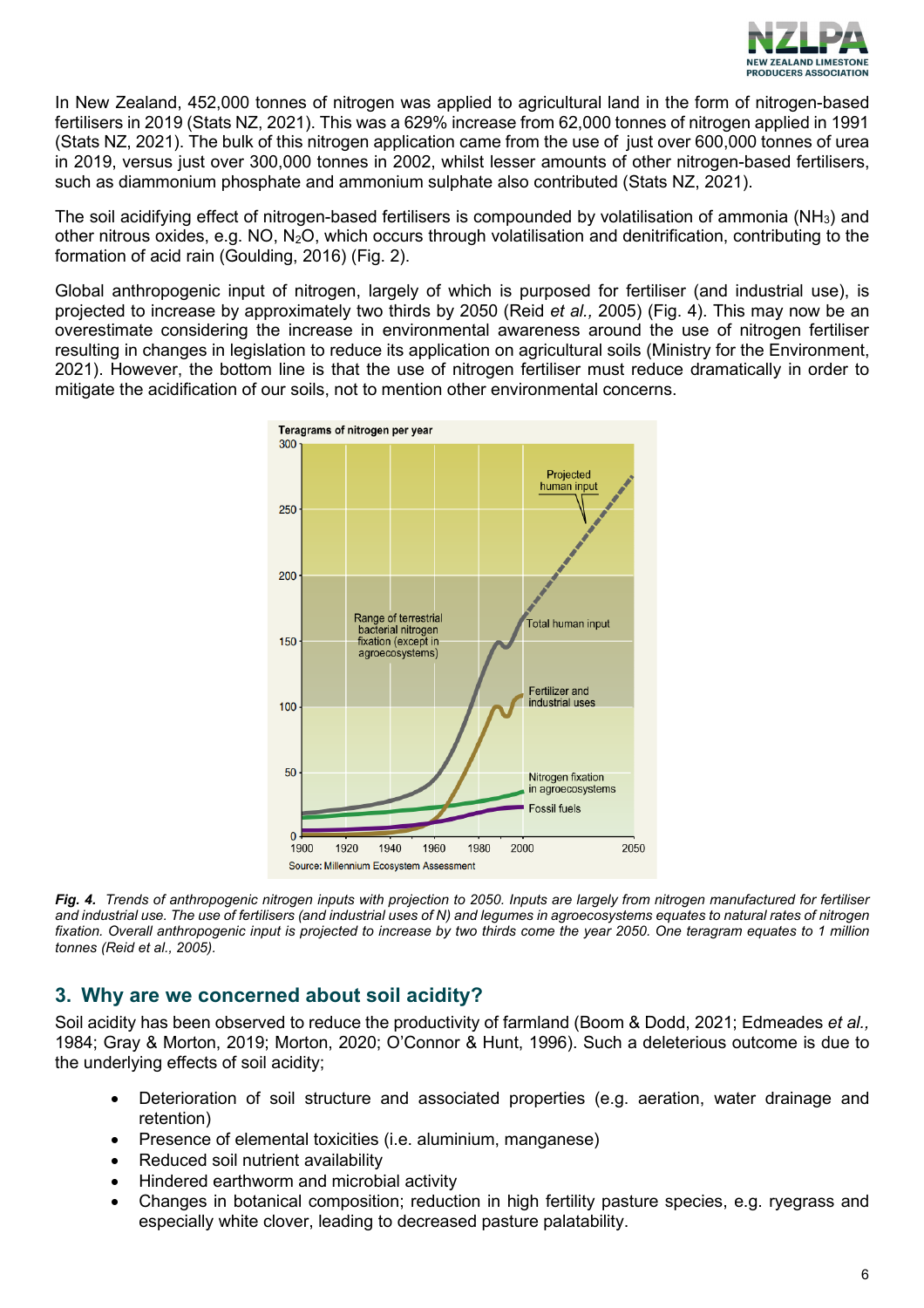

# **4. Liming to overcome soil acidity**

Limestone is mostly calcium carbonate, alongside varying proportions of sand, silt, clay, and other trace minerals (Sime, 2001). When limestone is applied to an acid soil (pH<7), it gradually dissolves in soil moisture, reducing acidity and releasing  $Ca^{2+}$  as an available nutrient for plant uptake. As a general rule relating to soils with an average cation exchange capacity (i.e. soils that aren't extremely coarse in texture – sand - or extremely fine – clay), one tonne of lime will raise soil pH by 0.1units, and thus 10 tonnes of lime will raise the pH by 1unit (McLaren & Cameron, 1996). The mechanisms of which lime ameliorates soil acidity are complex, however simplified examples are shown below (Albrecht, 2011; McLaren & Cameron, 1996; Sime, 2001):

When lime is dissolved in soil water, Ca $^{2+}$  and hydrogen carbonate (HCO $_3$ <sup>-</sup>) and hydroxide (OH<sup>-</sup>) ions are released/formed;

$$
CaCO3 + H2O \rightarrow Ca2+ + HCO3 + OH1(7)
$$

*and*

Calcium carbonate dissociates upon interaction with  $H^*$  on soil colloids, causing the release of  $H^*$  and the formation of carbon dioxide and water;

$$
CaCO3 \rightarrow Ca2+ + H2O + CO2
$$
 (8)

*then*

From the above two reactions,  $Ca^{2+}$  displaces H<sup>+</sup> on soil colloids;

$$
(solid solid) H+ + Ca2+ \rightarrow (solid solid) Ca2+ + 2H+(dissociated) (9)
$$

The H $^{\ast}$  released by Ca $^{2+}$  competing for the cation exchange site is then neutralised when it binds with HCO $_3^{\text{-}}$ or OH- anions – by-products of Eq. 7 - to form carbonic acid and water, respectively.

#### **(soil colloid) H+ + HCO3 - H2CO3 H2O + CO2**

*or*

(soil colloid)  $H^+ + OH^- \rightarrow H_2O$ 

#### **5. Different lime materials and their neutralising values**

Ground limestone or "Ag Lime" (CaCO<sub>3</sub>), and dolomite, a mixture of calcium and magnesium carbonates (CaCO3.MgCO3), are the most commonly used liming materials in agriculture, the former being the most commonly used in New Zealand (Havlin *et al.,* 2014; McLaren & Cameron, 1996). Very little fast-acting "quicklime" (CaO) or "slaked lime" (Ca(OH)<sub>2</sub>) is used in agriculture, though the latter is commonly used in horticulture (McLaren & Cameron, 1996).

As outlined in McLaren & Cameron (1996), the speed at which Ag Lime in New Zealand reacts in soil to increase pH depends on the relative hardness of the original limestone rock; harder rocks will react slower, whilst softer rocks will react quicker. Most New Zealand limestone is considered 'moderately reactive'. Reaction speed is also dependent on the particle size of the lime; the finer the particle size, the faster the lime dissolves and reacts in the soil. New Zealand standards for approved Ag Lime require at least 50% to pass through a 0.5mm sieve, and that no more than 5% is retained on a 2mm sieve.

All liming materials are evaluated relative to their acid neutralising capacity compared with pure calcium carbonate (given a value of 100). This is termed its *calcium carbonate equivalent* (CCE) or *neutralising value*  and is expressed as a percentage (%). For example, Ag Lime is typically 60-90% calcium carbonate equivalent (CCE); lower CCE values being due to greater levels of impurities, such as clay, and "slaked lime" has a CCE of up to 135% (Table 1). These values mean that, when quantities are equal, Ag Lime can neutralise 5-40% less than pure calcium carbonate, whilst "slaked lime" can neutralise up to 35% more.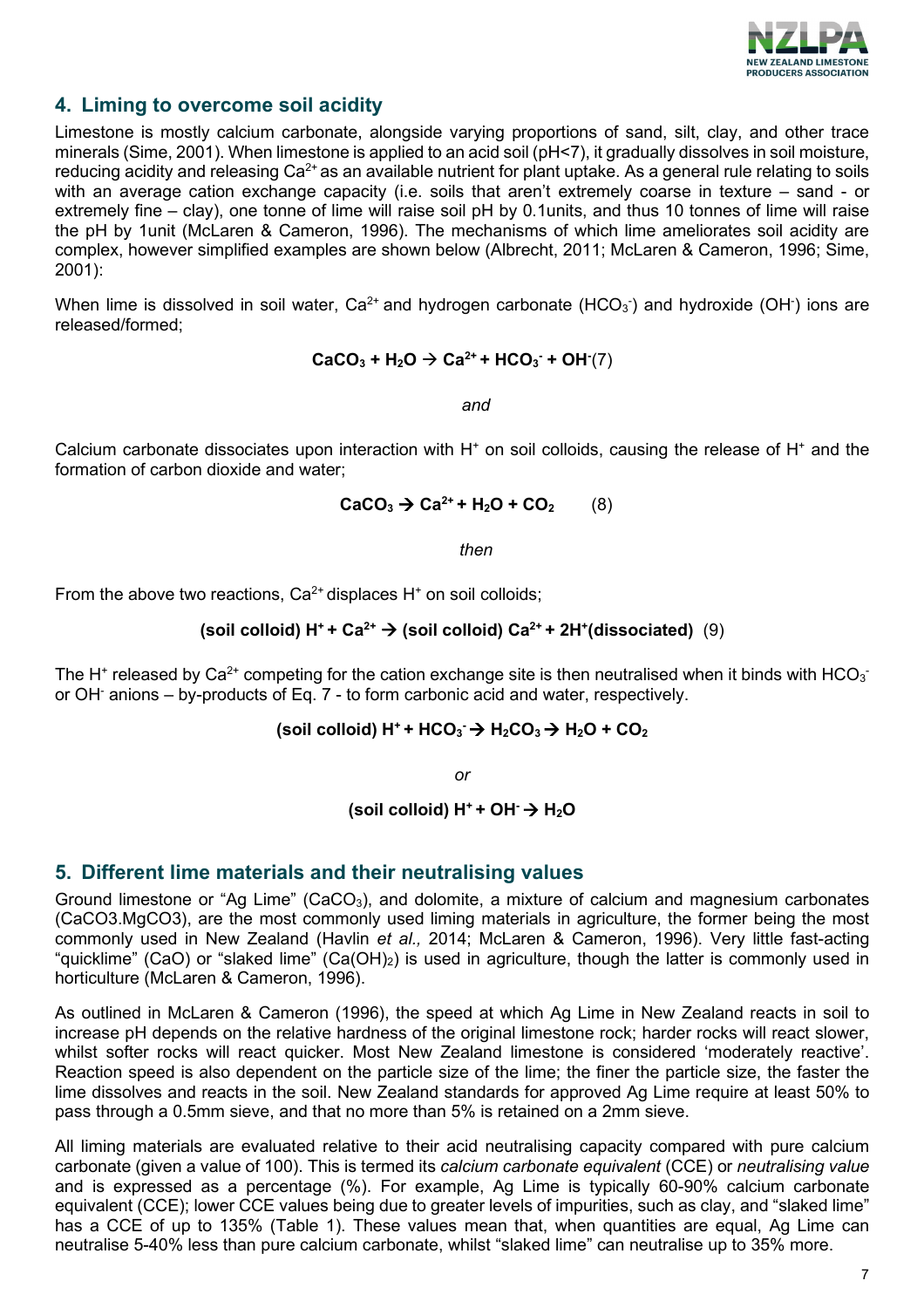

| <b>Liming Material</b>                                             | <b>CCE / Neutralising Value (%)</b> |
|--------------------------------------------------------------------|-------------------------------------|
| Pure calcium carbonate $(CaCO3)$                                   | 100                                 |
| "Ag Lime" Calcium Carbonate (CaCO <sub>3</sub> )                   | 65-95                               |
| Calcium Hydroxide/Hydrated Lime/Slaked Lime (Ca(OH) <sub>2</sub> ) | 120-135                             |
| Calcium Oxide/Burnt Lime/Quicklime (CaO)                           | 150-179                             |
| Dolomite (<50% Mg) /Calcium magnesium carbonate (CaMg $(CO3)2$ )   | 95-109                              |
| Gypsum $(CaSO4)$                                                   | none                                |

*Table 1. Various liming materials and their CCE/neutralising value (%) (Havlin et al., 2014; McLaren & Cameron, 1996; Prasad & Power, 1997).*

# **6. Liming improves pasture yield and palatability**

It is well known that the application of lime significantly correlates with soil pH, i.e. the more lime that is applied, the higher the soil pH (less acidic) (Berenji *et al.,* 2017). Hence, studies investigating the effect of soil acidity on pasture yield typically use lime to increase the pH of the soils, in order to make comparison against an acidic 'control' soil. Therefore, results obtained in response to liming can be interpreted as results in response to increasing soil pH (reducing soil acidity).

Various lime trials within New Zealand consistently display improvements in pasture yields in response to lime application. Trials in Northland conducted on Hill Country pasture displayed average increases in pasture production of 16% on soils that were raised up to a pH of 6.3 in response to the addition of lime, of which had initial pH values ranging from 4.8-5.6 (O'Connor & Hunt, 1996). A trial in the western Waikato also displayed increased pasture production in response to lime rates ranging from 1.25 tonnes/ha to 10 tonnes/ha; results ranged from a 20% increase at 1.25t/ha to a 68% increase at 10t/ha by the fourth/last year of the trial (Boom & Dodd, 2021). Reviews of research on the effect of lime on New Zealand soils and pastures was conducted by Morton (2020) and Gray & Morton (2019) who highlighted significant increases in pasture production within numerous trials where more than one tonne/hectare of lime was applied to soils with an initial pH range of 5.2-5.6 (Bircham & Crouchley, 1977; Edmeades *et al.,* 1984; Morton *et al.,* 1998; O'Connor & Gray, 1984; Thomson, 1982; Wheeler, 1998). All trials were conducted over a time period of at least three years.

Soil acidity has been observed to negatively impact the function and yield of legumes, of which are prominent in New Zealand's pastoral farming systems (Bordeleau & Prévost, 1994; Goldson *et al.,* 2020; Mohammadi *et al.,* 2012). Soil acidity causes deleterious effects such as the inhibition of rhizobia to survive and their subsequent colonisation of legume roots (Coventry & Evans, 1989). Consequently, nodulation is prevented or inhibited resulting in the lack or absence of legume root nodules (Gibson, 1959). As a result, nitrogen fixation is impaired or does not occur. Since legumes provide nitrogen to other non-leguminous plant species, growth of both legumes and other pasture species is inhibited or prevented, thus reducing overall pasture yield (Andrew, 1976; Berenji *et al.,* 2015; Moreira & Fageria, 2010; Moreira *et al.,* 2011). Furthermore, elemental toxicities, which often occurs as a result of soil acidity, has a compounding effect on legumerhizobia symbiosis and function, legume growth, and subsequent yield (Jaiswal *et al.,* 2018).

Within the aforementioned New Zealand lime trials, white clover yield increased significantly on multiple accounts regardless of being mown or grazed (Edmeades *et al.,* 1984; Morton, 2020; Morton *et al.,* 2005; O'Connor *et al.,* 1981; Wheeler, 1998). Similarly, Boom & Dodd (2021) noted a significantly greater abundance of white clover (8% vs. 1-2%) in response to the application of 10 tonnes/ha of lime. O'connor *et al.* (1981) and Morton *et al.* (2005) noted that the increase in pasture yield was attributed to increased white clover yield, rather than changes in ryegrass yield, which may reflect the higher sensitivity of white clover to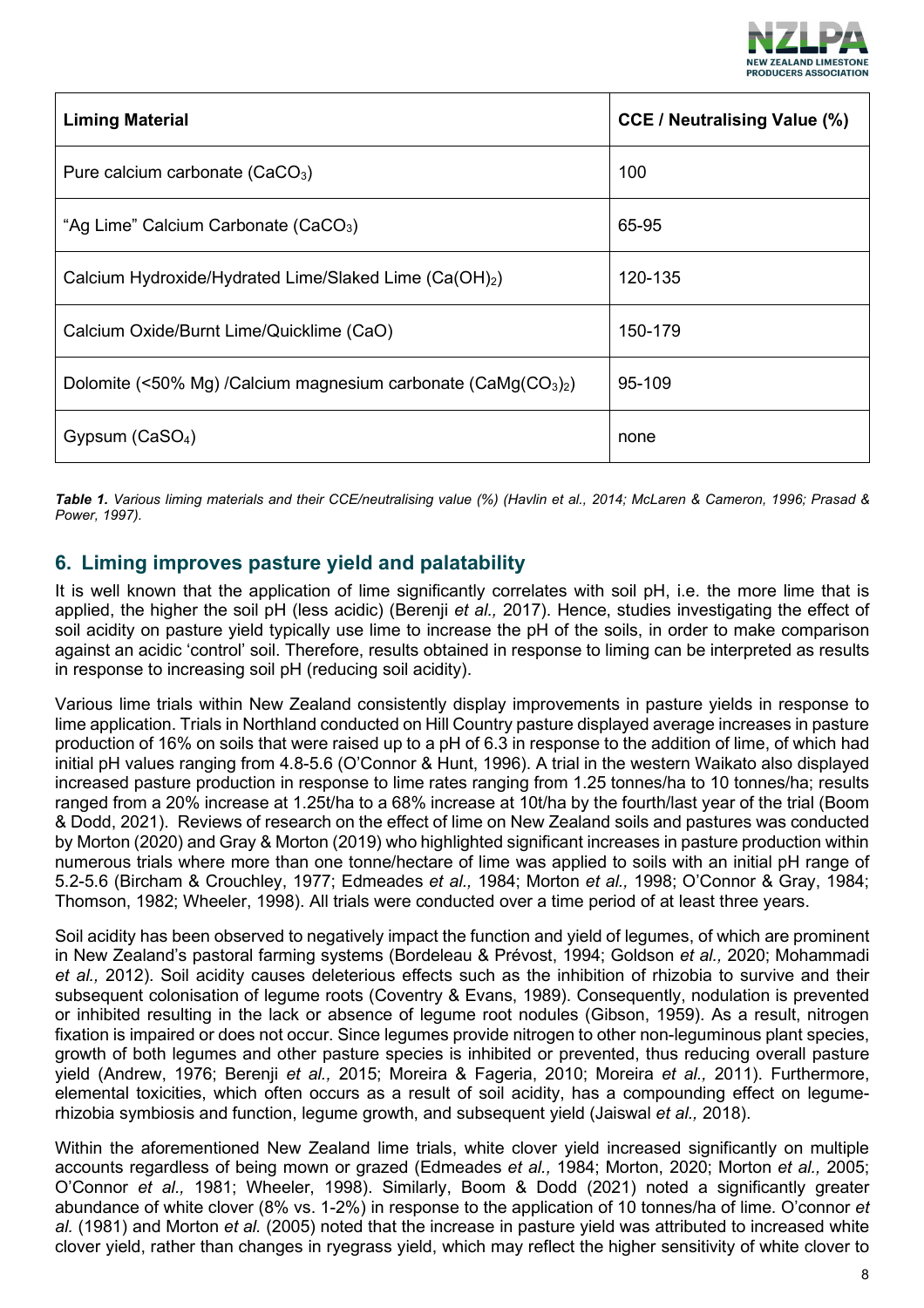

calcium deficiency and/or elemental toxicities. In fact, it was suggested that the most likely mechanism behind these increases in white clover yields was through the amelioration of soil aluminium toxicity by liming (Morton *et al.,* 2005).

Results from studies investigating the effect of lime on yields of various arable crops are not as well documented or consistent as those within pastoral systems as some crops prefer slightly more acidic soil (e.g. potatoes) and others have greater tolerances of soil acidity (e.g. oats) (Holland *et al.,* 2019). However Boke & Fekadu (2014) and Holland *et al.* (2019) reported significant yield increases of arable crops such as barley, cereals, and winter oilseed rape in response to increased soil pH after lime application.

Limed pastures are typically more palatable to livestock due to increases in high fertility species such as ryegrass and white clover, at the expense of low fertility species such as browntop (Sime, 2001). Consequently, studies have shown more even grazing of limed pastures by livestock (Toxopeus, 1989). Additionally, Li *et al.* (2006) reported increased sheep liveweight gains of up to 34% and increased wool production of up to 28% due to both increased pasture productivity and improved pasture quality after lime application.

# **7. Liming improves soil structure and properties**

Soil structure is expressed as the degree of stability of aggregates (Bronick & Lal, 2005). Soil aggregates are soil particles bound together: soil colloids (clay and OM), OM, and sand and silt particles covered in OM (McLaren & Cameron, 1996). Soil microbes feed on carbon by decomposing OM, subsequently excreting polysaccharide glues which bind these components together to form *micro*aggregates (<0.25mm) (Angers & Caron, 1998; Bardgett, 2005; Eyles *et al.,* 2015; McLaren & Cameron, 1996). Plant roots, root hairs, and fungal hyphae then enmesh and secrete polysaccharide 'glues' that hold these microaggregates together to form larger *macro*aggregates (>0.25mm) (Bronick & Lal., 2005). Consequently, *micro*- and *macro*pores are created. The negatively charged soil particles (clay and OM) attract positively charged nutrient ions and dipolar water molecules resulting in the ability of soil to retain plant available nutrients and water (McLaren & Cameron, 1996). Between aggregates, macropores allow for soil aeration and water drainage (Finch *et al*., 2014). Smaller micropores store water within soil aggregates, protected from evapotranspiration yet plant available (Finch *et al.,* 2014; McLaren & Cameron, 1996).

Soil structure relates to the size, shape, and relative abundance of fine soil aggregates and large soil 'clods', whilst also considering soil porosity; their continuity, capacity to retain and transmit fluids (e.g. water) as well as organic/inorganic substances (e.g. nutrients), and ability to support vigorous root growth (Bronick & Lal, 2005). The relative abundance of soil aggregates and clods influences the abundance of micro- and macropores (Rai *et al.,* 2017).

A decline in soil structure is considered a form of soil degradation of which is related to land use and soil/crop management (Bronick & Lal, 2005). Soil in good condition will have a greater relative proportion of porous, fine aggregates, with few or no clods present, whereas poorly structured soil, typically compacted, will have a greater relative proportion of large clods, with few pores (Shepherd, 2009). Relative to poorly structured soils, good soil structure and porosity increases aeration, gaseous exchange, water infiltration, water and nutrient retention, and root penetration which are important for pasture growth (Bronick & Lal, 2005; Rai *et al*., 2017). Structural stability - the ability of a soil to resist structural degradation by internal (e.g. water flow) or external (wheel traffic, stock treading) forces – is also improved by good soil structure (Bölscher *et al.,*  2021; Shepherd, 2009). Poor soil structure and porosity is likely to reduce pasture resilience to drought as the capacity to store water is limited by a lack of microaggregates (Finch *et al.,* 2014). Conversely, in wet conditions, poor soils are more susceptible to waterlogging due to a lack of macroaggregates, resulting in anaerobic soil conditions which slow the activity of aerobic soil microbes and earthworms, thus reducing OM decomposition (Finch *et al.,* 2014; Rai *et al*., 2017). This creates a negative feedback on soil aggregation which increases erosion, runoff, and reduces nutrient retention and therefore plant nutrient uptake, increasing production costs through fertiliser dependency (Shepherd, 2009). Furthermore, microbes in anaerobic conditions produce greenhouse gases, e.g. methane and nitrous oxide (McLaren & Cameron, 1996). Pasture production can reduce by 30-50% in spring, increase weed numbers, and be a catalyst for plant diseases (Shepherd, 2009). Overall, pasture growth is reduced when soil structure and porosity is poor, which correlates to reduced farm productivity and profitability (Finch *et al.,* 2014).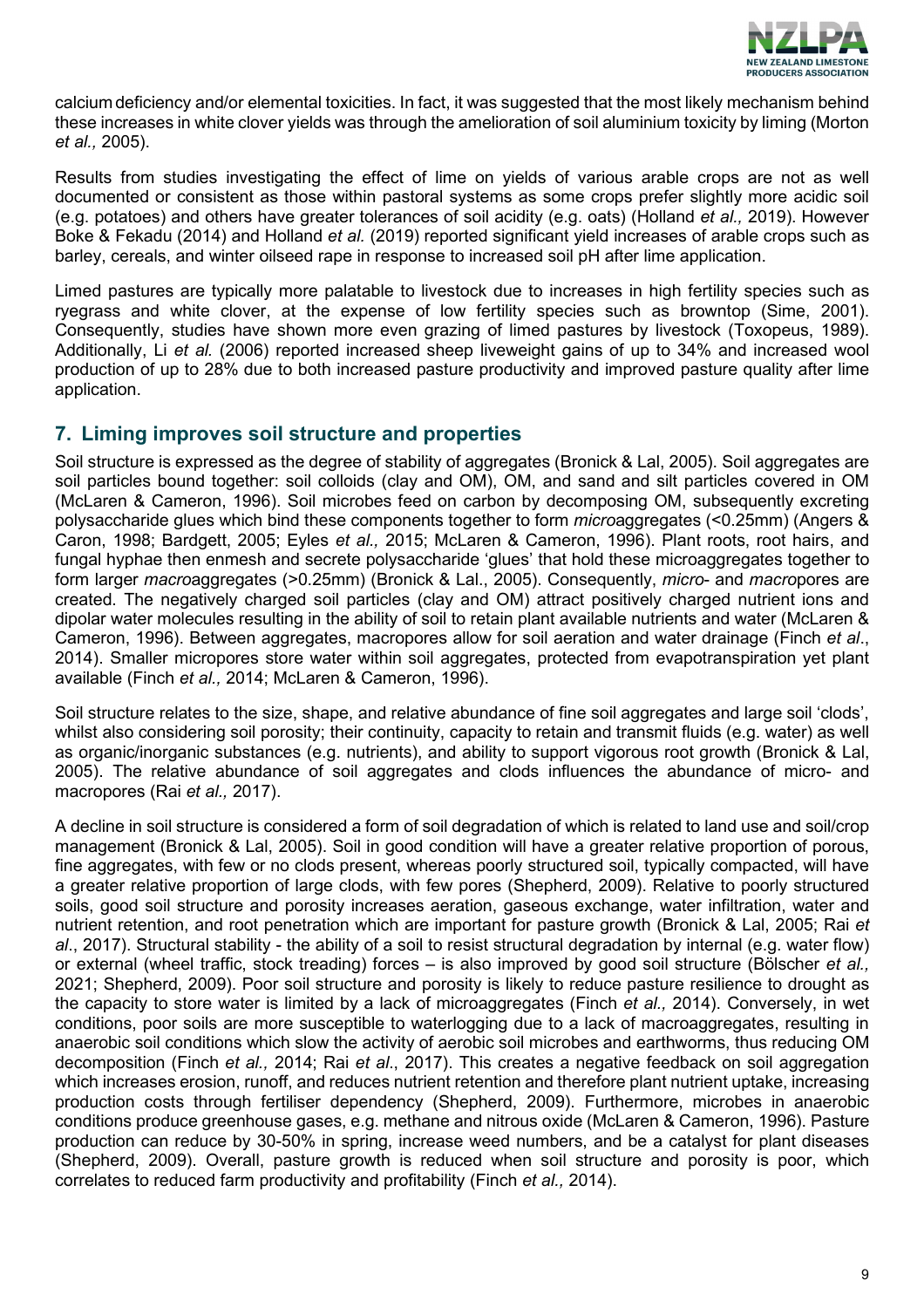

Lime is thought to improve soil aggregation and stability, and therefore soil structure, through two main mechanisms (Bronick & Lal, 2005; Haynes & Naidu, 1998):

i. **Flocculation:** Ca<sup>2+</sup> improves soil stability through cationic bridging with clay particles and OM. These negatively charged particles typically repel each other, resulting in their unstable, dispersed state. Flocculation is the term given to the mechanism of cationic bridging by  $Ca<sup>2+</sup>$ , of which brings soil particles (clay and OM) closer together to aid the formation of stable soil aggregates (Fig. 5).



*Fig. 5. Ca2+ links negatively charged organic matter and soil colloids (clay), resulting in flocculation.*

ii. *OM returns to the soil***:** depending on farm management, increased yields as a result of liming increases OM returns to the soil as residues, of which is integral to soil aggregate formation and stability. However, researching regarding the long term effect of liming on soil OM and soil structure is scant.

Various studies have reported improvements in soil structure and associated soil properties in response to liming;

Within arable systems in Germany, Frank *et al.* (2019) and (2020) noted shifts in pore size distribution from fine pores towards narrow coarse pores and medium pores of which indicated positive structure formation via flocculation by Ca<sup>2+</sup>. Reduced soil bulk density was also reported. In turn, there was a positive relationship between plant available water, soil porosity, and soil pore continuity, and the addition of lime. Soil stability also significantly improved with lime application. These results occurred in just 6-12 months. Chan *et al.* (2007) in NSW, Australia, applied various lime rates to soils of a mixed cropping and sheep system, raising soil pH from 5.1 to 7.5 at the highest lime rate. They too reported reduced soil bulk density and increased soil stability with increasing lime rate due to increased flocculation. Furthermore, they revealed increases in OM of which resulted in increased macroaggregates and their stability. Also in NSW, Australia, Chan & Heenan (1998) applied 1.5t/ha of lime to trial soils of a cropping system with different cultivation methods (e.g. direct drill or cultivation), resulting in increased micro- and macroaggregate stability 18 months after application and remaining so 3 years later.

Jackson & Gillingham (1984) exhibited soil moisture increases just 8 months after lime application to hill country pastoral soils, and subsequent increases in dry matter production of up to 42%. Interestingly, a similar response was observed upon application of gypsum (CaSO<sub>4</sub>), of which does not have the ability to neutralise soil as lime (CaCO<sub>3</sub>) does. Therefore, this study reinforces that  $pH$  amelioration isn't solely involved in obtaining such results, and that calcium plays a critical role in promoting good soil structure, i.e. flocculation. Furthermore, results of water droplet disappearance tests (WDDT) – time taken (seconds) for a droplet of water to be absorbed by a soil sample – was dramatically lower in limed soil samples, with the time taken generally at least halved and the greatest result reduced to a quarter of the time (34 minutes to 8 minutes).

Frank *et al.* (2020) comment that farmers typically fertilise their farms regularly, yet the application of limestone is often minimal. This is due to a widespread lack of knowledge regarding the profound effects that liming has on increasing farm productivity through dramatic improvements in soil structure and porosity, and associated soil properties and functions.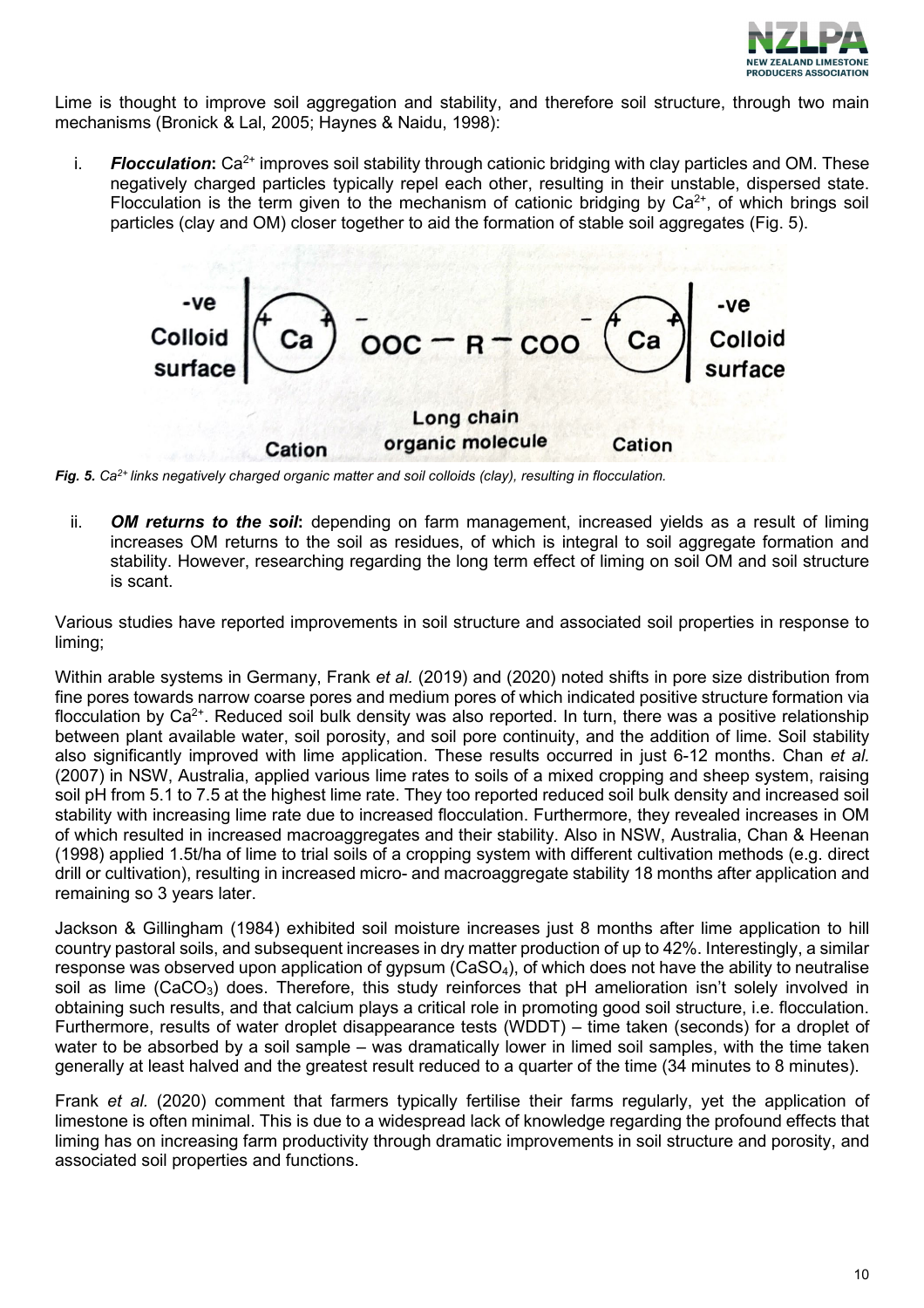

# **8. Liming reduces elemental toxicities**

In acid soils, typically <pH5, concentrations of aluminium, iron and manganese increase to levels that are toxic to plants. Iron and aluminium in the form of hydrous oxides of iron and short-range order aluminosilicate minerals hinder plant growth by reducing the availability of nutrients, especially phosphorous through its fixation/adsorption to these materials (McLaren & Cameron, 1996). Weathering processes that release soluble aluminium  $(A^{3+})$  also release H<sup>+</sup>, both of which bind to cation exchange sites, further promoting acidic soil conditions (McLaren & Cameron, 1996).  $Al^{3+}$  toxicity causes deleterious effects on root growth and development and impairs nodule formation and nitrogenase enzymes in legumes, thus inhibiting nitrogen fixation (Berenji *et al.,* 2015; Berenji *et al.,* 2017; Bordeleau & Prévost, 1994; Edmeades *et al.,* 1983; Jaiswal *et al.,* 2018; Wood & Cooper, 1985). High concentrations of manganese also stunts plant growth, particularly in the roots, causing inefficient water and nutrient uptake, and reduces nodulation in legumes (El-Jaoual & Cox, 1998).

Liming is carried out to overcome elemental toxicities (Corbett *et al.,* 2021; Martini & Mutters, 1985a), particularly aluminium toxicity as manganese toxicity is relatively rare in New Zealand (McLaren & Cameron, 1996; Sime 2001). If agricultural land is left too long without lime, subsoil acidification will occur, resulting in aluminium toxicity at greater depths than the topsoil alone (Sime, 2001). This phenomena is far more difficult and expensive to remedy with the application of lime than addressing topsoil acidity, and is a particularly prevalent issue in the agricultural High Country areas of New Zealand where lime can only be spread by aircraft (Goulding, 2016; Sime, 2001). This method of application is commonly not economic for farmers, reducing or preventing the frequent application of lime. However, the long-term cost of not liming will be far greater for future generations as agricultural production declines.

# **9. Liming improves nutrient availability**

If soil is too acid or too alkaline, nutrients that already exist in the soil and those that have been added will not be plant available. Figs. 6 and 7 display the influence of pH on the availability of 12 essential plant nutrients (McLaren & Cameron, 1996; Sime, 2001). The major nutrients (Ca, Mg, N, P, S, K, and Na) as well as trace elements Mo and B are most available in near neutral soils, whilst other trace elements (Fe, Mn, Cu, Zn) are more available in acidic soils.



*Fig. 6. Relationship between soil pH and the relative availability of individual nutrients. This figure does not compare amounts of different nutrients, only amounts of individual nutrients relative to pH (McLaren & Cameron, 1996).*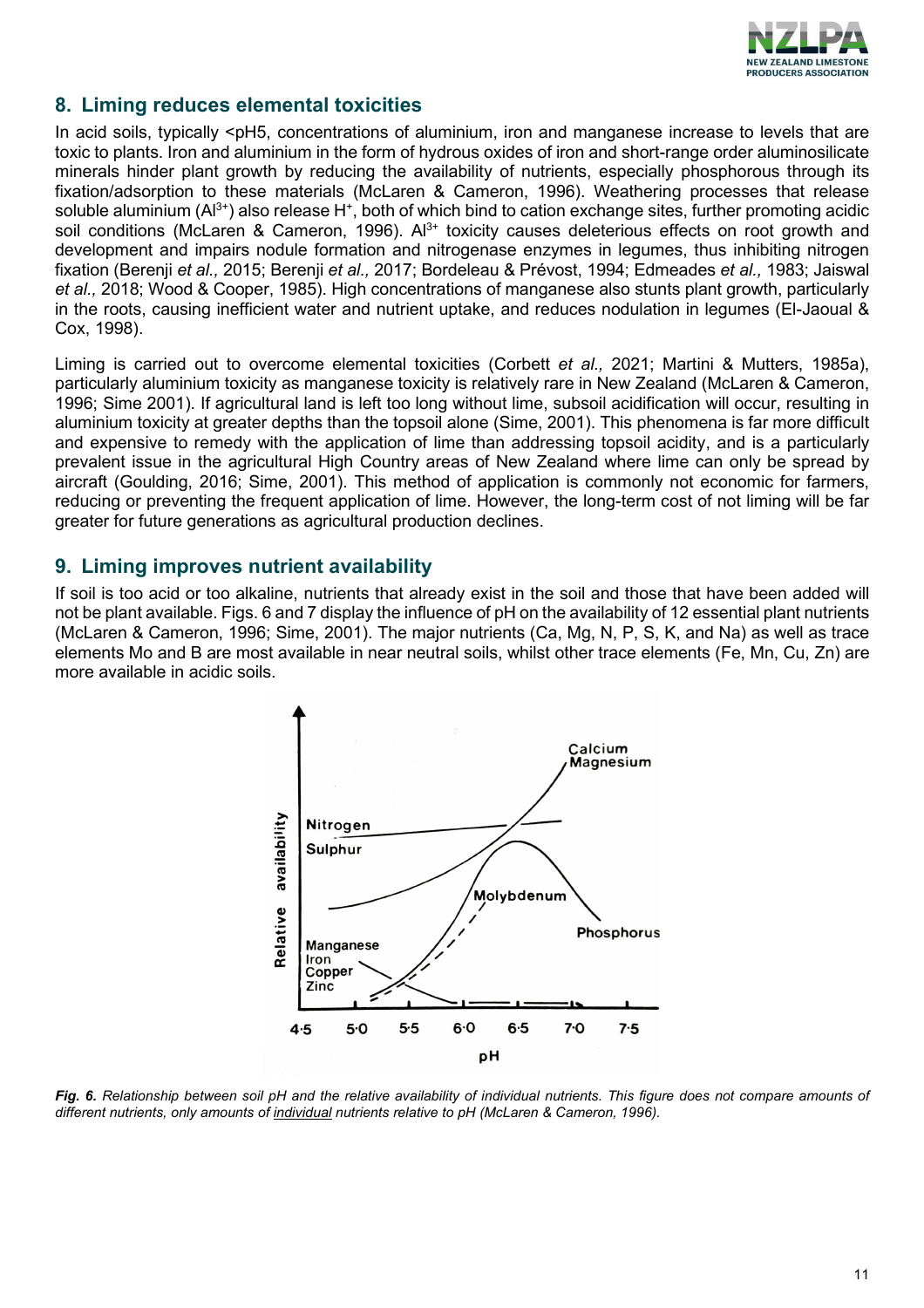

|                                       |     |     |     |                                | Soil pH                  |     |                                           |     |     |                                    |
|---------------------------------------|-----|-----|-----|--------------------------------|--------------------------|-----|-------------------------------------------|-----|-----|------------------------------------|
| <b>Strongly</b><br>Acid<br>4.5<br>4.0 | 5.0 | 5.5 | 6.0 | <b>Slightly</b><br>Acid<br>6.5 | 7.0                      | 7.5 | <b>Slightly</b><br><b>Alkaline</b><br>8.0 |     |     | <b>Strongly</b><br><b>Alkaline</b> |
|                                       |     |     |     |                                |                          |     |                                           | 8.5 | 9.0 | 9.5<br>10.0                        |
|                                       |     |     |     |                                | Nitrogen                 |     |                                           |     |     |                                    |
|                                       |     |     |     |                                | <b>Phosphorus</b>        |     |                                           |     |     |                                    |
|                                       |     |     |     |                                | <b>Potassium</b>         |     |                                           |     |     |                                    |
|                                       |     |     |     |                                | <b>Sulphur</b>           |     |                                           |     |     |                                    |
|                                       |     |     |     |                                | Calcium                  |     |                                           |     |     |                                    |
|                                       |     |     |     |                                | <b>Magnesium</b>         |     |                                           |     |     |                                    |
|                                       |     |     |     |                                | Iron                     |     |                                           |     |     |                                    |
|                                       |     |     |     |                                | <b>Manganese</b>         |     |                                           |     |     |                                    |
|                                       |     |     |     |                                | <b>Boron</b>             |     |                                           |     |     |                                    |
|                                       |     |     |     |                                | <b>Copper &amp; Zinc</b> |     |                                           |     |     |                                    |
|                                       |     |     |     |                                | Molybdenum               |     |                                           |     |     |                                    |
|                                       |     |     |     |                                |                          |     |                                           |     |     |                                    |

*Fig. 7. Relationship between soil pH and the relative availability of individual nutrients. Bar breadth represents the relative availability of the nutrient concerned at the corresponding pH. The pH for overall optimum nutrient availability is shown by the vertical green line at approximately pH6.3 (Sime, 2001).*

As outlined in McLaren & Cameron (1996) and Havlin *et al.* (2014):

#### *Nitrogen*

Acid soils result in the retardation of the colonisation, nodulation, and nitrogen fixation by rhizobia in legume root nodules. Furthermore, acid soils cause reduced activity of nitrifying bacteria (of which also require an adequate supply of Ca<sup>2+</sup>) thus inhibiting nitrification, the conversion of NH<sub>4</sub>+ to plant available NO<sub>3</sub><sup>-</sup>. In turn, nitrogen availability is lowest in soils of low pH (Figs. 6 & 7). Consequently, deficiency symptoms are displayed as yellowing leaves due to the collapse of chloroplasts required for photosynthesis, stunted growth, reduced tillering in cereals, and delayed maturity in fruit crops, all of which result in reduced yield. Liming, and a subsequent rise in pH, increases nitrogen availability by enhancing the activity of nitrogen-fixing rhizobia and nitrifying bacteria, of which can allow for facilitative transfer of nitrogen to non-leguminous plants, increasing overall yield (Andrew, 1976; Berenji *et al.,* 2015; Moreira & Fageria, 2010; Goulding, 2016; Moreira & Fageria, 2011; Žurovec *et al.,* 2021).

#### *Phosphorous*

Phosphorous deficiency is exhibited as stunted plants with limited root systems and thin stems. Fruit and seed formation is inhibited in horticultural crops, and tillering is reduced in cereals. Commonly, plants will display a redish-purple discolouration. If the soil pH is too acidic (<pH6), phosphorous fixation/adsorption mechanisms involving aluminium and iron dominate, rendering phosphorous unavailable to plants. Similarly, if soil is too alkaline (>pH7), phosphorous becomes fixed as calcium or magnesium phosphates. In New Zealand, a soil's capacity to 'fix' phosphorous is determined by a phosphate retention test, presented as a percentage; the higher the percentage, the greater the capacity of a soil to 'fix' phosphorous, of which tends to reflect the amount of iron and aluminium or calcium and magnesium in soils. Therefore, liming is critical in order to maintain a pH of 6.3-6.5 where phosphorous fixation mechanisms are at a minimum and plant availability of phosphorous is at a maximum (Figs. 6 & 7). Liming to increase pH and subsequent phosphorous availability has been termed a "phosphorous sparing effect" of which can take effect in various ways. For example, as pH increases, the presence of iron and aluminium compounds declines resulting in reduced phosphorous adsorption, rendering more plant available phosphorous (Corbett et al., 2021; Havlin et al., 2014; Martini & Mutters, 1985a; O'Connor et al., 2007). As another example displayed by O'Connor et al. (2007), lime increases the mineralisation of organic nitrogen in soil, thus increasing plant growth. In turn, their roots exploit a greater volume of soil allowing for greater uptake of aluminium- and iron-bound phosphorous. O'Connor et al. (2007) reported a phosphorous sparing effect equivalent to 50-60kg P/ha consistent over 3 years after 5t/ha of lime was applied to a pH5.8 soil in Northland. Phosphorous is important for numerous plant processes, however of particular note, insufficient levels of phosphorous result in stunted growth, and therefore reduced yield (Prasad & Power, 1997).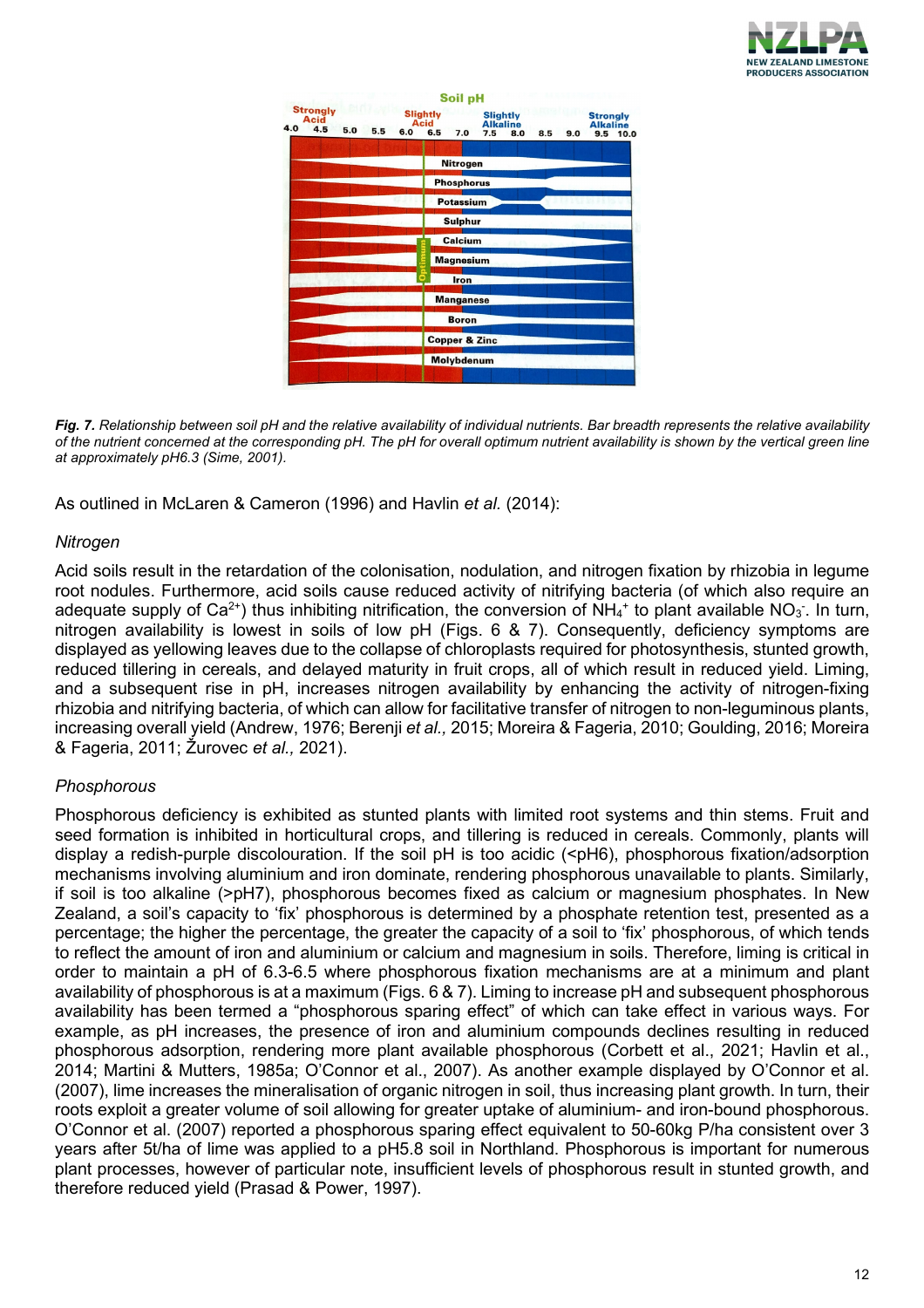

#### *Sulphur*

Sulphur is considered to be as essential as phosphorous due to similar amounts of it being required by plants. It is most available at pH6 and above (Fig. 7). Sulphur deficiency is typically exhibited as spindly and short plants with yellowish-green leaves, reduced nodulation in legumes, and delayed maturity of fruits regarding horticultural crops. In recent years, the use of sulphur-free nitrogen- and phosphorous-based fertilisers has renewed interest in this important nutrient. As lime increases soil pH, microbial activity also increases allowing for decomposition of OM and mineralisation of the sulphur within (Haynes and Swift, 1988). Mineralisation of sulphur is critical to maintaining its supply in New Zealand's soils as organic sulphur accounts for the major proportion of sulphur in most soils.

#### *Potassium*

The effect of liming on potassium availability is varied, neither significantly increasing or decreasing plant available potassium (Sime, 2001). According to Prasad & Power (1997), some state that liming reduces potassium availability as more is 'fixed' on clay minerals at a higher pH. However, it is thought that the reduction in elemental toxicities that correspond with a lower pH more than compensates for slight reductions in potassium availability. Furthermore, others state that the overall effect of liming is beneficial as it reduces potassium leaching. Maintaining ~pH6-7.5 by liming will provide a consistent level of potassium to plants (Fig. 7).

#### *Calcium*

Calcium is a significant constituent of lime. Its optimum availability is at ~pH7, preferring alkaline soils (Fig. 7). Calcium ensures efficient plant uptake of water and nutrients, carbohydrate storage in plant leaves, nodulation and nitrogen fixation in legumes, and is thought to encourage earthworm activity (Albrecht, 2011; Andrew & Norris, 1961). Thus lime has a dual role as a soil conditioner, reducing soil acidity, and as a calcium provision.

#### *Magnesium*

Regarding optimum pH for nutrient availability, magnesium follows a similar trend to calcium. Liming increases magnesium availability (Martini & Mutters, 1985b) requiring a pH of 6 to be reached to obtain optimum magnesium availability (Figs. 6 & 7). Deficiencies are not typically seen in plants, rather it is displayed in stock health as hypomagnesaemia, of which lactating cows are most at risk.

#### *Micronutrients: Iron, Manganese, Boron, Copper, Zinc, & Molybdenum*

Despite the term *micro*nutrients, being required in small quantities, their essentiality should not be overlooked. In general, all micronutrients become more available with increasing soil acidity, aside from molybdenum which becomes more available with increasing soil alkalinity. Maintaining a pH of 6.3-6.5 by liming is critical to promoting optimal availability of these micronutrients to plants (Fig. 7). Copper is required for photosynthesis, protein and carbohydrate metabolism, and nitrogen fixation. Boron is essential for the synthesis of new cells. Boron deficiency is widespread in New Zealand soils. At concentrations that don't allow manganese toxicity to dominate, manganese is important for photosynthesis, nitrogen uptake. Manganese deficiency is rare in New Zealand agriculture. Molybdenum is particularly important due to its presence in the enzymes that control nitrogen fixation and the conversion of nitrates to amino acids and proteins within the plant. Zinc is essential due to its presence in numerous enzymes, promotion of growth hormones, starch formation, and seed production. Iron is important for both plants and animals, found in haemoglobin and involved in chlorophyll synthesis in leaves.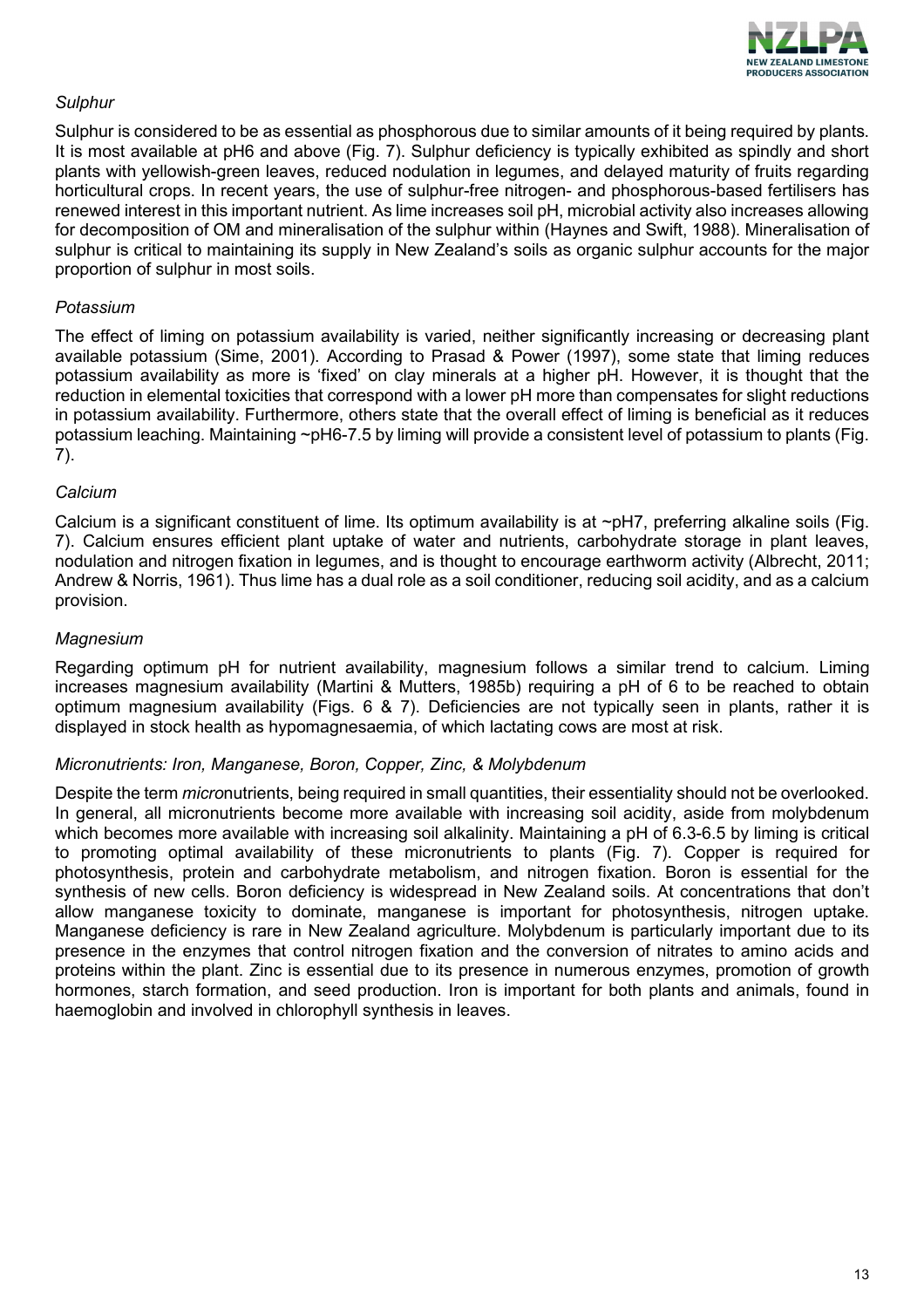

# **10. Liming improves earthworm and microbial activity**

#### *Earthworms*

Earthworm abundance is considered a bio-indicator of sustainability (Buckerfield *et al.,* 1997; Mele & Carter, 1999). Earthworms and their activities of burrowing and casting can improve soil aggregate stability, aeration, and water infiltration (Barret, 1948; Bölscher *et al.,* 2021; Bronick & Lal, 2005). Sharpley *et al.* (1979) reported that the presence of earthworms can halve the amount of runoff, thus reducing erosion. Earthworms also incorporate OM, lime, and fertilisers of which enhances soil nutrient availability (Baker *et al.,* 1999; Chan 2003; Haynes *et al.,* 1999). Furthermore, earthworm casts contain more OM and a higher concentration of nutrients than the surrounding soil such as calcium, phosphorous, magnesium, and potassium (Barrett, 1948; Ernst, 1958). Zhang & Schrader (1992) and Chan (2003) also found that earthworm cast and burrow wall materials had greater organic carbon than bulk soil. Ultimately, earthworms play a key role in building topsoil (Barrett, 1948). Liming increases earthworm abundance and activity by reducing soil acidity and providing calcium (Hirth *et al.,* 2009; Springett & Syers, 1984). Calcium in the earthworm diet is thought to encourage their activity; their calciferous glands secrete calcium-rich fluid which neutralises the organic and inorganic material they ingest of which is subsequently excreted as casts with a pH close to neutral (Barrett, 1948; Ernst, 1958; Haynes & Naidu, 1998; McLaren & Cameron, 1996; Piearce, 1972).

Over 10 years, Hirth *et al.* (2009) investigated the long term effects of lime on richness and abundance on native and exotic earthworms within a pastoral system in New South Wales, Australia. 3.7t/ha of lime was applied at the start of the trial and 6 years later in order to maintain a pH of 5.5 (from an initial pH of 4.1). Although there were minimal effects of lime on native species, there was a 3-fold increase in exotic species numbers m<sup>-2</sup> in limed soil compared to unlimed soil. The increase in earthworm numbers from  $24/m^2$  to  $71/m^2$ over 10 years concluded that liming increases earthworm numbers over the long-term. Furthermore, Springett & Syers (1984) reported increased cast production as a result of increased pH and calcium level upon lime application.

#### *Microbial Activity*

Liming promotes soil nutrient cycling, alleviates elemental toxicities, and decrease greenhouse gas emissions, and soil microbes (prokaryotes and fungi) are key players in these critical soil processes (Li *et al.,*  2021).

Liming has been shown to increase microbial biomass, soil respiration rate, soil enzyme activity, and mineralisation of nitrogen and sulphur, all of which are indicative of increased microbial numbers and activity (Badalucco *et al.*, 1992; Edmeades *et al.,* 1981; Haynes and Swift, 1988). Increased microbial activity can aid aggregate stability via the polysaccharide glues secreted by microbes, and enmenshment by fungal hyphae (Haynes & Naidu, 1998). Although Chan & Heenan (1998) reported an initial decrease in aggregate stability due to the promotive effect that liming has on carbon/OM mineralisation, a beneficial effect of lime was then reported after 18 months.

Sarathchandra & Edmeades (1984) conducted various experiments investigating the effect of lime on nitrogen mineralisation and microbial activity in soil. Results of a pot trial showed a 125% increase in g DM/pot due to increased mineralisation of organic N upon lime application. This increase in soil N availability due to liming was supported in their field study of which showed increased total soil N uptake by pasture in limed plots (5000kg/ha) compared to unlimed plots. This increase was equivalent to 50kg N/ha over a two year period. Their microbiological study highlighted increases in soil microbial biomass in response to the application of  $Ca(OH)_2$ . This increase was largely due to increased bacterial numbers, likely those that are involved in organic N mineralisation.

Furthermore, Žurovec *et al.* (2020) reported reductions in nitrous oxide (N<sub>2</sub>O) emissions upon lime application to pH5.2 pastoral soils in a 12 month experiment in Ireland. Cumulative emissions in lowest pH soils were significantly higher than in the highest pH soils. Soil pH and  $N_2O$  emissions had a negative linear relationship, pH being a significant predictor of N<sub>2</sub>O emissions (p<0.001). Such results are likely due to the synthesis of N<sub>2</sub>O reductase (the enzyme required to convert N<sub>2</sub>O to N<sub>2</sub>) in denitrifying bacteria being hindered at low pH (Bergaust *et al.,* 2010; Bakken *et al.,* 2012). Another underlying mechanism was likely a shift in composition and abundance of denitrifying communities in response to liming (Zheng *et al.,* 2019). This is supported by Samad *et al.* (2016) who discovered a positive correlation between pH and gene abundance for enzymes that convert nitrite (NO<sub>2</sub><sup>-</sup>) and N<sub>2</sub>O to N<sub>2</sub>, and with community diversity. Žurovec *et al.* (2020) calculated that yield-scaled emissions of soils limed to a pH of 6.9 emitted 36% less  $N_2O/t$  DM compared to unlimed soils.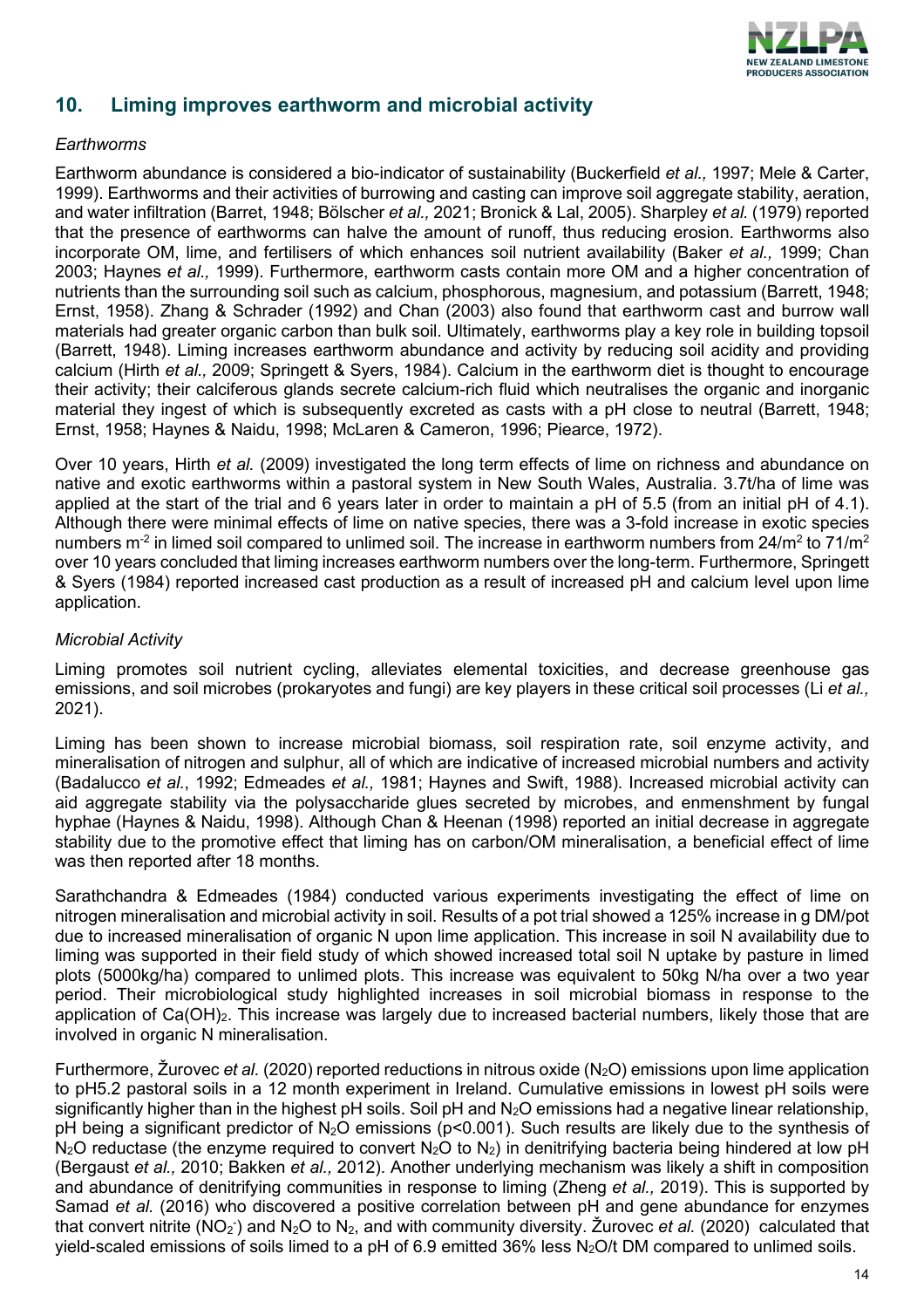

# **11. Lime as a calcium provision to soil/plants; New Zealand's context; are our soils really Ca sufficient?**

A number of reports have acknowledged the dual purpose of liming: increasing soil pH (reducing acidity) *and*  the provisioning of calcium (Andrew, 1976; Berenji *et al.,* 2017; Bordeleau & Prévost, 1994). However, it has been suggested that it is not soil acidity itself that causes deleterious effects on plant growth, but a lack of calcium (and other nutrients) (Albrecht, 2011, Albrecht & Davis, 1929; Albrecht & Smith, 1952). Therefore, the idea is entertained that soil acidity itself is an *indirect* hinderance of optimal plant growth and function, and that a lack of calcium *caused by* soil acidity, via leaching, is a direct cause. However, the role of H<sup>+</sup> is acknowledged for its role in weathering minerals resulting in the formation of clay minerals, the release of nutrient ions that bind to them, and their subsequent availability to plant roots and microbes (McLaren & Cameron, 1996). Thus, it should be remembered that some soil acidity is essential for plant nutrition in order for these dynamics to occur, and that increasing soil acidity is the reciprocal of the real issue; declining soil fertility (Albrecht & Smith, 1952).

Soil pH is important for plant growth, however adequate soil nutrition to support such growth is crucial (Hackney *et al.,* 2019). Calcium is an essential nutrient for plant growth and functioning (Kinsey & Walters, 2013; Uchida & Hue, 2014). Amongst other roles, calcium influences carbohydrate accumulation in leaves, and plant uptake efficiency of water and every other soil nutrient (Havlin *et al.,* 2014; Kinsey & Walters, 2013). Legumes in particular require high concentrations of calcium (Ledgard & Steele, 1992; McLaren & Cameron, 1996). Calcium is required for the functioning of meristems, particularly the root tip (Sorokin and Sommer 1929), therefore calcium deficiency causes the growth of roots to cease which in turn prevents root curling and thus the formation of root nodules in legumes (Andrew & Norris, 1961; Sumner & Noble, 2003). At the level of the legume-rhizobia symbiosis, calcium deficiency negatively impacts attachment of rhizobia to root hairs, nodule initiation and development, and nodule function, i.e. nitrogen fixation (Ledgard & Steele, 1992; Lie, 1981; Mohammadi *et al.,* 2012). At the level of rhizobia alone, calcium deficiency affects rhizobia cell wall integrity, some of their enzymes, and their membrane transport systems (Hungria and Vargas, 2000).

Although various studies support the idea of lime having a dual purpose, its role in supplying calcium is often overlooked. However, some studies display this importance with a heavy focus on legumes due to their higher calcium requirement. Historically, Romans applied gypsum to their soils which provided calcium but did not remove soil acidity. In fact, the presence of sulphur made the soil more acid, however they were still able to grow crops regardless of such acidity (Albrecht, 2011). In the USA, leguminous soybean plants were treated with either calcium chloride  $(CaCl<sub>2</sub>)$  or calcium hydroxide  $(Ca(OH)<sub>2</sub>)$ , the latter of which could neutralise soil acidity via its hydroxy ions (OH<sup>-</sup>) reacting with soil H<sup>+</sup> to form water (H<sub>2</sub>O). Both treatments resulted in effective nodulation and larger plants, indicating the importance of calcium for growth, rather than pH alone (Albrecht, 2011). Furthermore, on soils of pH5.4 soybeans were either treated with calcium chloride or left untreated. Total nodulation across all treated plants was 48 times higher than the total across untreated plants (Albrecht & Davis, 1929). As calcium chloride does not ameliorate acidity, this effect was due to the provisioning of calcium. Equal quantities of limestone were applied to two highly acid fields, failing to grow clover on the same farm. One field had a lower exchange/buffering capacity and therefore increased in soil pH upon the application of lime, however the other field's soil pH did not change at all due to its high exchange/buffering capacity. Regardless, both fields resulted in a dramatically improved clover yield, thus reiterating the importance of calcium as a plant nutrient (Albrecht & Smith, 1952). Albrecht & Smith (1952) drilled clover seeds with limestone in a soil of pH5. Using this method, only localised areas of soil where the seeds were planted had their acidity reduced. Regardless, legume root growth extended to areas that had not been ameliorated by liming, and nodulation was successful. This experiment indicated that having legume roots and rhizobia in contact with calcium allowed for successful growth and nodulation, regardless of surrounding soil acidity. Wood & Cooper (1985) exhibited calcium as a significant main driver of white clover yield, whereas pH had a weakly positive correlation with yield. Various studies have acknowledged that increases in white clover and lucerne yields and nodulation were congruent with increases in calcium content of the plants (Andrew & Norris, 1961; Grewal & Williams, 2003; Guo *et al.,* 2010; Moreira *et al.,* 2011). Within the aforementioned studies, the presence of soil acidity did not appear to hinder the productivity of legumes when supplied with calcium, thus exhibiting the importance of the nutritional value of calcium for legume growth and legume-rhizobia symbiosis formation.

Of course, limestone is essential for increasing soil pH to a level that does not allow for elemental toxicities to be present, typically at pH<5 (Follet *et al.,* 1981), in addition to its ability to provide calcium. Therefore, it is important to perceive the role of limestone as a product that ameliorates soil acidity *and* provides calcium. Both purposes are critical to plant growth. Plants can tolerate soil acidity (the presence of H<sup>+</sup>) if soil fertility is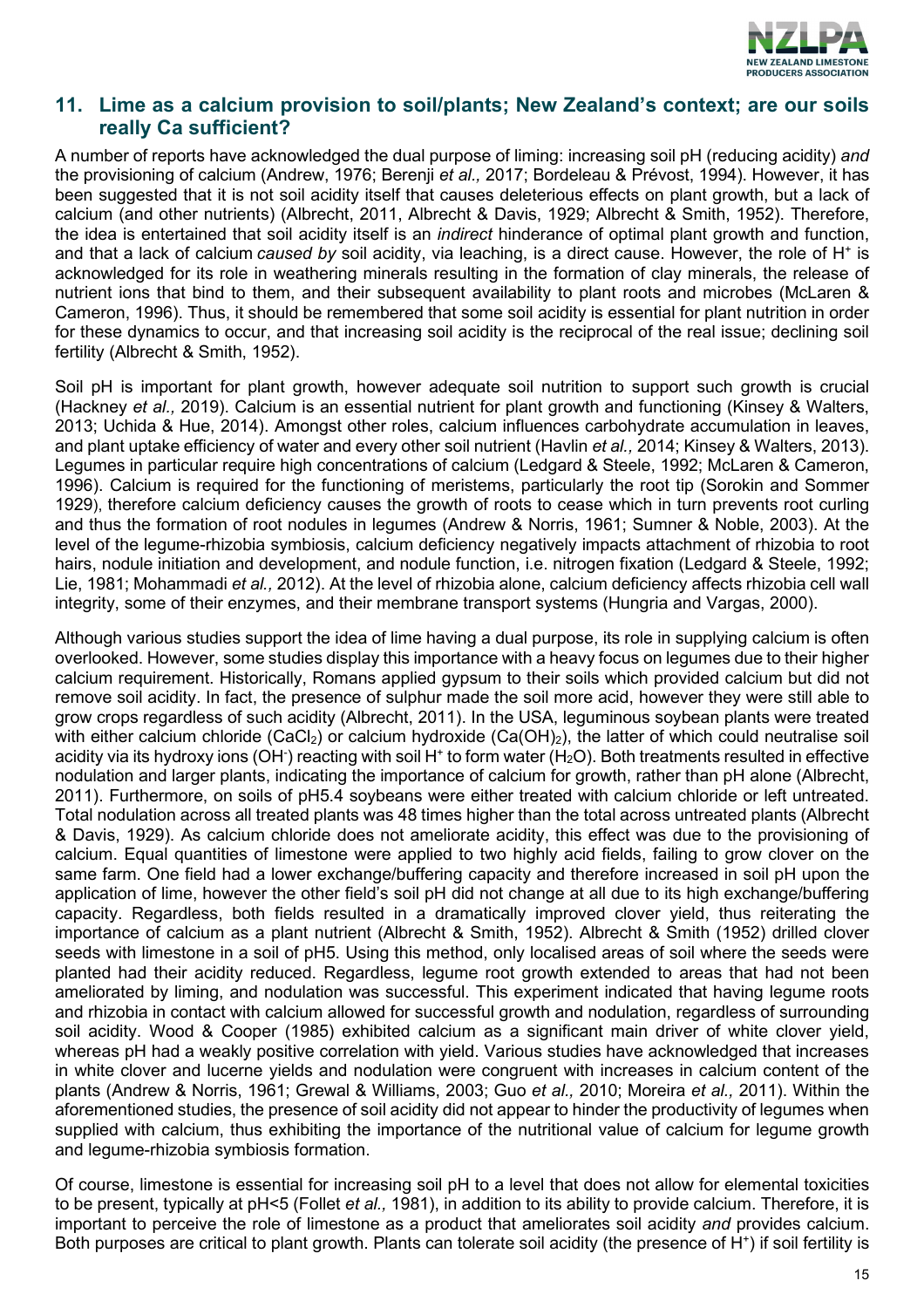

sufficient; the plant root itself creates acidity by respiring carbon dioxide which binds with water in soil solution to create carbonic acid (Eq. 2) of which the plant uses to exchange hydrogen ions for nutrient cations from negatively charged clay and OM (Albrecht, 2011; McLaren & Cameron, 1996). However, the natural or anthropogenic factors that increase the acidity of soils will eventually give rise to elemental toxicities. It is important to realise that this occurrence is a by-product of increased soil acidity *created by* reduced soil fertility, hence the need to ameliorate it with limestone (and the addition of non-acidifying forms of nutrients). A pH of approximately 6.3-6.5 is considered optimal in terms of preventing elemental toxicities and allowing all nutrients to become available for plant uptake (Kinsey & Walters, 2013; McLaren & Cameron, 1996). Of course, different plant species may differ slightly in their ability to grow at varying pH values and calcium concentrations (Andrew, 1976) e.g. lucerne requires a higher pH than white clover to thrive.

In the context of New Zealand, it is claimed that our soils are generally not deficient in calcium (McLaren & Cameron, 1996). The amount of calcium present in soils depends on the parent material, from which the soil formed, and the amount of weathering that has occurred. New Zealand mineral soils generally contain between 0.1% and 5% calcium within the entire soil profile, whilst others that are derived from limestone or chalk can contain up to 20% calcium (McLaren & Cameron. 1996). However, it is important to note that unless the calcium contained within these parent materials converts into a plant-available form, they are essentially useless in terms of providing calcium for plant nutrition and ameliorating soil acidity (Kinsey & Walters, 2013). Exchangeable Ca<sup>2+</sup> (on soil colloids) within New Zealand soils is typically between 1000 and 5000 kg/ha, of which is 1000 times higher than the  $Ca^{2+}$  present in soil solution (McLaren & Cameron, 1996). This allows for the maintenance of an equilibrium between soil cation exchange sites and soil solution. From these numbers, it is perceived that it is soil acidity alone that is of main concern in New Zealand.

However, variation in soil cation exchange capacity will influence the amount of calcium required to raise a soils' pH. Cation exchange capacity refers to a soils' total number of sites available for cation exchange (the exchange of positively charged nutrient ions between soil solution and cation exchange sites). These sites are located on clay surfaces and OM, within soil colloids (Manaaki Whenua Landcare Research, 2020; McLaren & Cameron, 1996).

In New Zealand, cation exchange capacities are measured as units of centimoles of charge per kilogram of soil (cmoles(+)/kg) in relation to the top 6cm of soil (Manaaki Whenua Landcare Research, 2020). New Zealand soil cation exchange capacities range from 1-70 centimoles(+)/kg of soil, with most soils between 12 and 40 centimoles(+)/kg of soil (Manaaki Whenua Landcare Research, 2020). *Therefore, can it really be said that our soils aren't deficient in calcium when cation exchange capacities vary significantly all over the country? Or even more so, when the aforementioned natural and anthropogenic acidifying soil processes continue to occur? Or furthermore, when our current agricultural nutrient management typically focuses on inputs of nitrogen, phosphorous, and potassium (NPK) fertilisers* (Bryant *et al.,* 2019)*, despite the fundamental requirement for calcium by plants?*

# **Conclusion**

Natural soil acidification processes cannot be avoided, i.e. weathering via rainfall and plant-soil chemodynamics. However, anthropogenic activities that cause the acceleration of soil acidification, i.e. the abundant use of legumes in New Zealand's agricultural di-cultures alongside the use of soil-acidifying fertilisers, can be addressed in order to reduce acidification rates of our agricultural soils. The rate at which soils of an agroecosystem acidify is a function of soil properties, climate, and farming practice, therefore the rate of 'acidaddition' by various natural and anthropogenic factors must be matched by corrective actions (Sumner & Noble, 2003). The application of lime is common practice in most areas of New Zealand, with the exception of hard-to-reach places such as the New Zealand High Country. Lime ameliorates soil acidity, which must occur frequently and in sufficient amounts to prevent sub-soil acidity (aluminium toxicity) of which is far more difficult and expensive to remedy than topsoil acidity alone. Furthermore, liming improves soil structure and associated properties (e.g. aeration, water drainage and retention), increases the availability of nutrients already present in the soil or that have been added (e.g. from fertilisers), promotes earthworm and microbial activity, and increases pasture palatability, all of which can result in improved productivity. Additionally, it has been implied that the application of lime serves as a calcium provision of which is essential to the legumes prominent in our pastoral systems, thus lime may be more relevant to New Zealand soils than initially thought.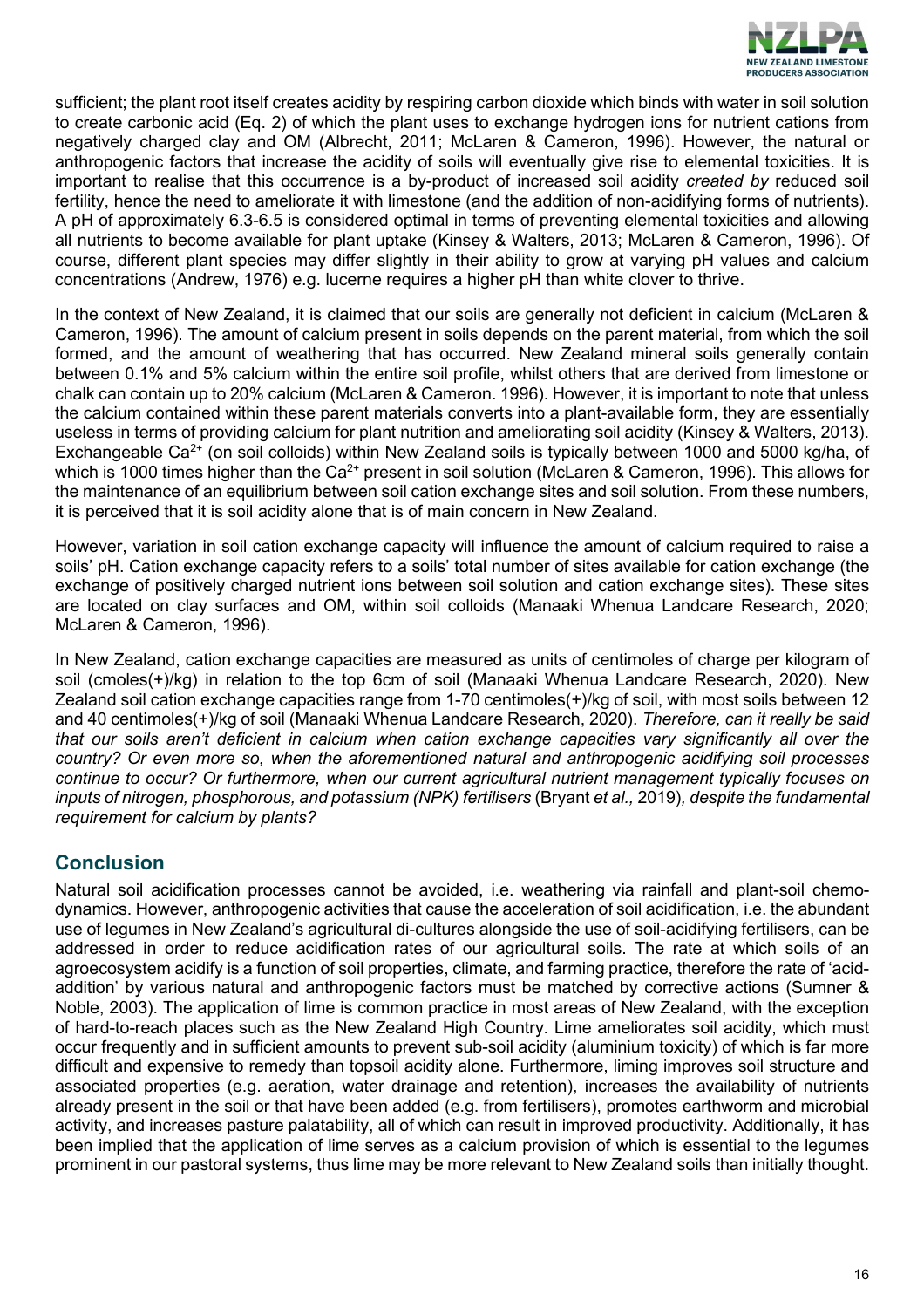

# **References**

Albrecht, W. A. (2011). *Albrecht on Calcium*. Acres U.S.A.

Albrecht, W. A., & Davis, F. L. (1929). Physiological Importance of Calcium in Legume Inoculation. *Botanical Gazette, 88*(3), 310-321.

Albrecht, W. A., & Smith, C. E. (1952). *Soil Acidity as Calcium (Fertility) Deficiency*.

Andrew, C. S. (1976). Effect of Calcium, pH, and Nitrogen on the Growth and Chemical composition of some Tropical and Temperate Pasture Legumes. I. Nodulation and Growth. *Australian Journal of Agricultural Research, 27*, 611-623.

Andrew, C. S., & Norris, D. O. (1961). Comparative responses to calcium of five tropical and four temperate pasture legume species. *Australian Journal of Agricultural Research, 12*, 40-55.

Angers, D. A., & Caron, J. (1998). Plant-Induced Changes in Soil Structure: Processes and Feedbacks. *Biogeochemistry, 42*(1), 55-72.

Badalucco, L., Grego, S., Dell'Orco, S., & Nannipieri, P. (1992). Effect of liming on some chemical, biochemical, and microbiological properties of acid soils under spruce (Picea abies L.). *Biology and Fertility of Soils, 14*, 76–83.

Baker, G. H., Carter, P. J., & Barrett, V. J. (1999). Influence of earthworms, *Aporrectodea* spp (Lumbricidae), on lime burial in pasture soils in south-eastern Australia. *Australian Journal of Agricultural Research, 37*, 831- 847.

Bakken, L. R., Bergaust, L., Liu, B., & Frostegård, Å. (2012). Regulation of denitrification at the cellular level: a clue to the understanding of N2O emissions from soils. *Philosophical Transactions of the Royal Society, 367*, 1226–1234.

Bardgett, R. (2005). *The Biology of Soil*. Oxford University Press Inc.

Barrett, T. J. (1948). *Harnessing the earthworm*. Shields Publications.

Berenji, S., Moot, D. J., Moir, J. L., & Ridgway, H. J. (2015). Lucerne dry matter and N-fixation, when sown with or without lime and inoculant. *Journal of New Zealand Grasslands, 77*, 109-116.

Berenji, S., Moot, D. J., Moir, J. L., Ridgeway, H., & Rafat, A. (2017). Dry matter yield, root traits, and nodule occupancy of lucerne and Caucasian clover when grown in acidic soil with high aluminium concentrations. *Plant Soil, 416*, 227-241.

Bergaust, L., Mao, Y., Bakken, l. R., & Frostegård, Å. (2010). Denitrifiation response patterns during the transition to anoxic respiration and posttranscriptional effects of suboptimal pH on nitrogen oxide reductase in *Paracoccus denitrificans*. *Applied and Environmental Biology, 76*(19), 6387-6396.

Bircham, J. S., Crouchley, G., & Wright, D. F. (1977). Effects of superphosphate, lime and stocking rate on pasture and animal production on the Wairarapa Plains. II. Animal production. *New Zealand Journal of Experimental Agriculture, 5*, 349–355.

Boke, S, & Fekadu, A. (2014). Lime and NPK effect on soil acidity and yield of barley in different acid soils of souther region, Ethiopia. *International Journal of Natural Sciences Research, 2*(7), 113-122.

Bolan, N. S., & Hedley, M. J. (2003). Role of Carbon, Nitrogen, and Sulfur Cycles in Soil Acidification. In Z. Rengel (Ed.), *Handbook of Soil Acidity*. Marcel Dekker Inc.

Bölscher, T., Koestel, J., Etana, A., Ulén, B., Berglund, K., & Larsbo, M. (2021). Changes in pore networks and readily dispersible soil following structure liming of clays. *Geoderma*, 1-12.

Boom, R. C., & Dodd, M. B. (2021). The effects of lime on pasture composition and production in western Waikato hill country. *Resilient Pastures – Grassland Research and Practice Series*, 172-177.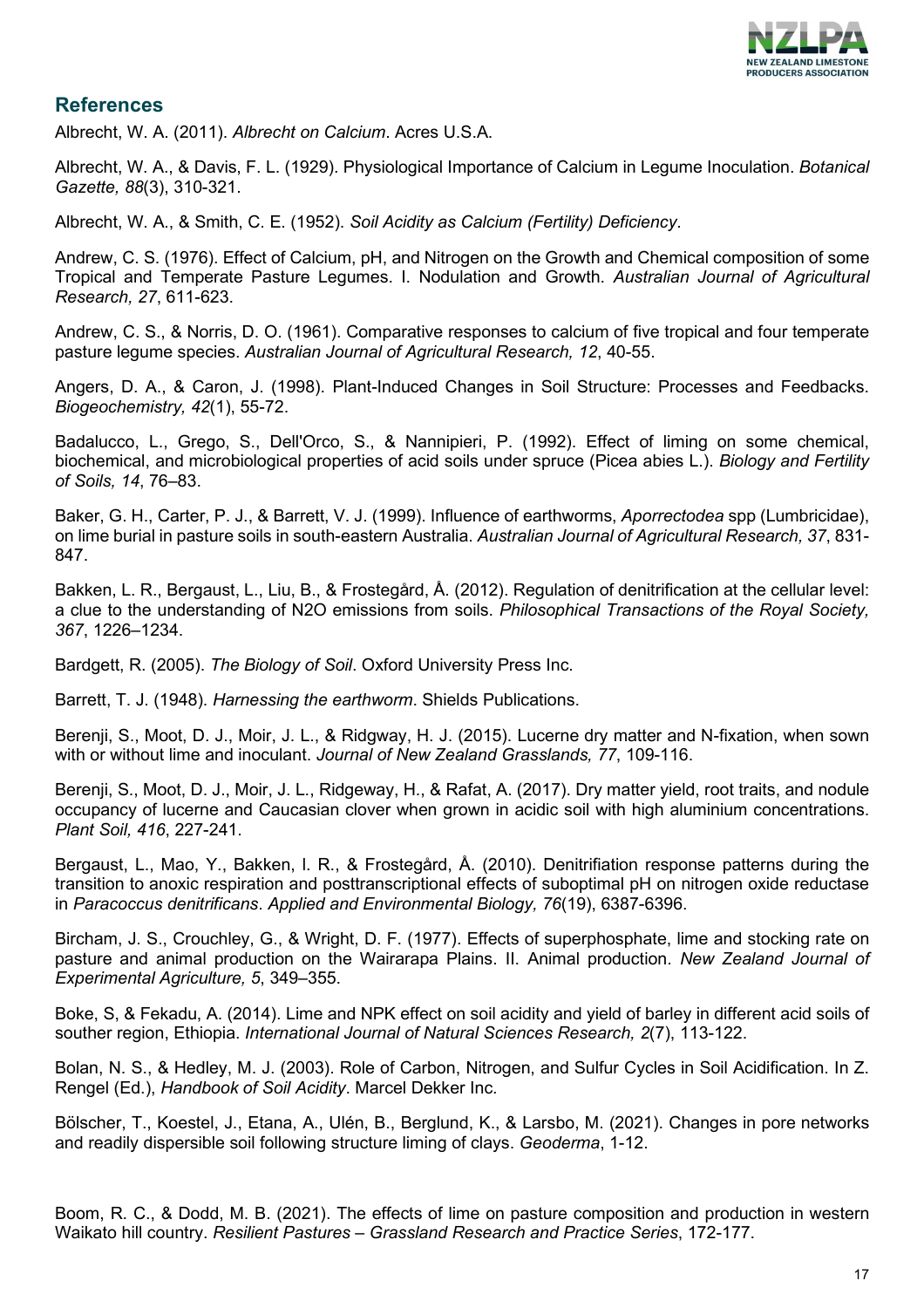

Bordeleau, L. M., & Prévost, D. (1994). Nodulation and nitrogen fixation in extreme environments. *Plant and Soil, 161*, 115-125.

Bronick, C. J., & Lal, R. (2005). Soil structure and management: a review. *Geoderma, 124*, 3-22.

Bryant, R., Zwart, T., G Greer, Casey, J., Solly, K., Pinxterhuis, I., Horrocks, A., Gillespie, & Pellow, R. (2019). BRIEF COMMUNICATION: Conventional or Albrecht-Kinsey fertiliser approach in a commercial-scale dairy farm systems comparison. *New Zealand Journal of Animal Science and Production, 79*, 100-102.

Buckerfield, J. C., & Doube, B. M. (1993). *Responses of native and introduced earthworm species to limed soil* Workshop on tillage systems, rotations, nutrition and associated root diseases, Adelaide.

Chan, K. Y. (2003). Using earthworms to incorporate lime into subsoil to ameliorate acidity. *Communications in Soil Science and Plant Analysis, 34*, 985-997.

Chan, K. Y., & Heenan, D. P. (1998). Effect of lime (CaCO3) application on soil structural stability of a red earth. *Australian Journal of Soil Research, 36*, 73-86.

Chan, K. Y., Conyers, M. K., & Scott, B. J. (2007). Improved structural stability of an acidic hardsetting soil attributable to lime application. *Communications in Soil Science and Plant Analysis, 38*, 2163-2175.

Chapin III F.S., Matson, P. A., & Mooney, H. A. (2011). *Principles of Terrestrial Ecosystem Ecology*. Springer-Verlag New York, Inc.

Corbett, D., Wall, D. P., Lynch, M. B., & Tuohy, P. (2021). The influence of lime application on the chemical and physical characteristics of acidic grassland soils with impeded drainage. *Journal of Agricultural Science, 159*, 206-215.

Coventry, D. R., & Evans, J. (1989). Symbiotic Nitrogen Fixation and Soil Acidity. In A. D. Robson (Ed.), *Soil Acidity and Plant Growth*. Academic Press Australia.

Edmeades, D. (2017). *The Albrecht Ratio Theory: Doug Edmeades kills an error*. Stuff. [https://www.stuff.co.nz/business/farming/opinion/98611472/the-albrecht-ratio-theory-doug-edmeades-kills](https://www.stuff.co.nz/business/farming/opinion/98611472/the-albrecht-ratio-theory-doug-edmeades-kills-an-error)[an-error](https://www.stuff.co.nz/business/farming/opinion/98611472/the-albrecht-ratio-theory-doug-edmeades-kills-an-error)

Edmeades, D. C., Feyter, C., & O'Connor, M. B. (1984). Lime and phosphorus requirements for hill country yellow-brown earths. . *Proceedings of the New Zealand Grassland Association, 45*, 98–106.

Edmeades, D. C., Smart, C. E., & Wheeler, D. M. (1983). Aluminium toxicity in New Zealand soils: Preliminary results on the development of diagnostic criteria. *New Zealand Journal of Agricultural Research, 26*(4), 493- 501.

El‐Jaoual, T., & Cox, D. A. (1998). Manganese Toxicity in Plants. *Journal of Plant Nutrition, 21*(2), 353-386.

Environment, M. f. t. (2021). *Nitrogen cap guidance for regional councils; Explaining sections 32-36 of the National Environmental Standards for Freshwater 2020*. [https://environment.govt.nz/publications/ncap](https://environment.govt.nz/publications/ncap-regional-councils/)[regional-councils/](https://environment.govt.nz/publications/ncap-regional-councils/)

Ernst, D. T. (1958). *The farmer's eathworm handbook: managing your underground money-makers* (1st ed.). Lessiter Publications.

Eyles, A., Coghlan, G., Hardie, M., Hovenden, M., & Bridle, K. (2015). Soil carbon sequestration in cool temperate dryland pastures: mechanisms and management options. *Soil Research, 53*, 349-365.

Fang, Y., Yabusaki, S. B., Ahkami, A. H., Chen, X., & Scheibe, T. D. (2019). An efficient three-dimensional rhizosphere modeling capability to study the effect of root system architecture on soil water and reactive transport. *Plant Soil, 441*.

Fertiliser Association of New Zealand. (2021). *Fertiliser use in NZ.*  https://www.fertiliser.org.nz/Site/about/fertiliser\_use\_in\_nz.aspx

Finch, H. J. S., Samuel, A. M., & Lane, G. (2014). Soils and soil management. In *Lockhart & Wiseman's Crop Husbandry Including Grassland* (Ninth ed., pp. 37-62). Woodhead Publishing.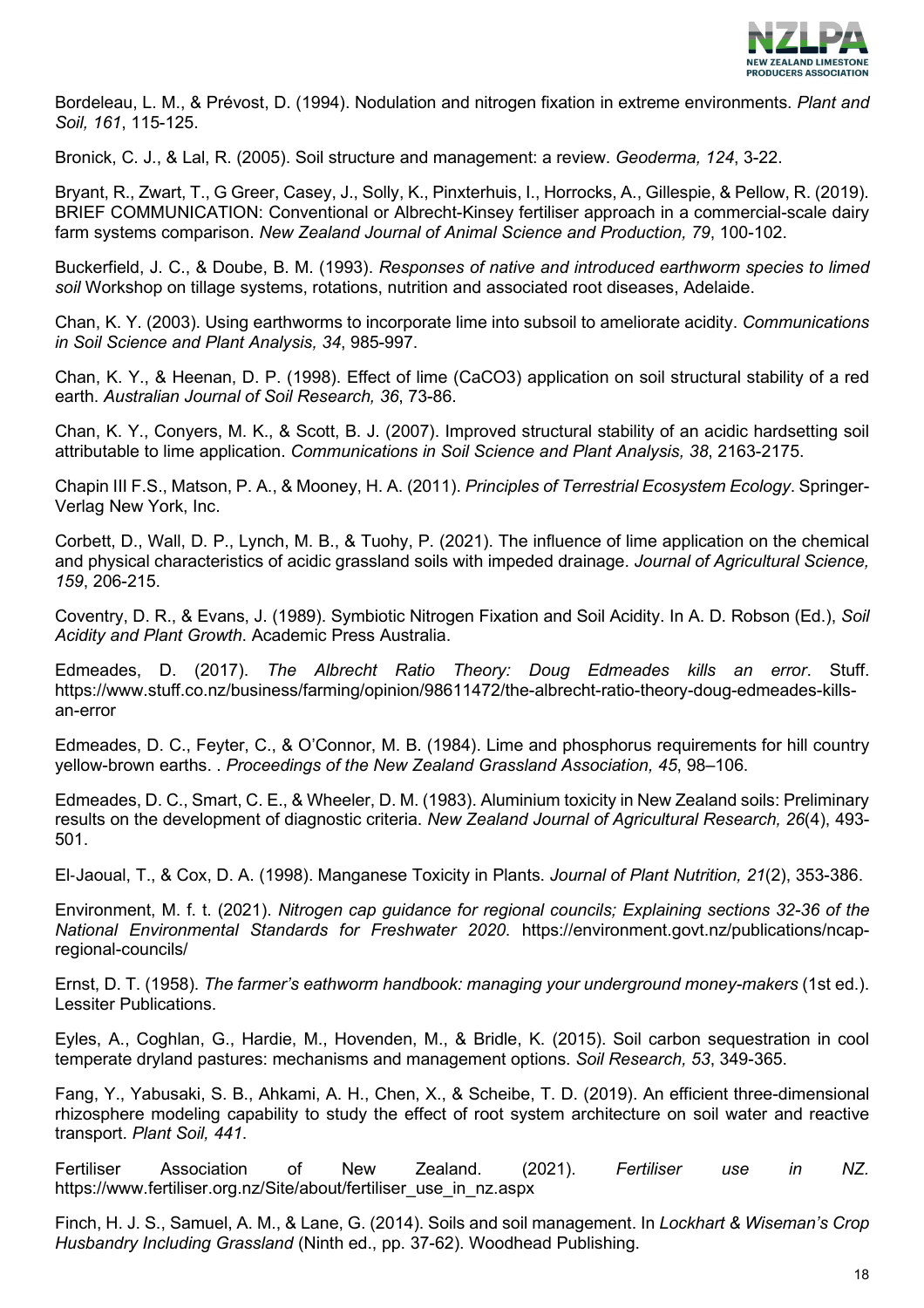

Follett, R. H., Murphy, L. S., & Donahue, R. L. (1981). *Fertilizers and soil amendments*. Prentice-Hall Inc.

Frank, T., Zimmermann, I., & Horn, R. (2019). The need for lime in dependence on clay content in arable crop production in Germany. *Soil & Tillage Research*, 11-17.

Frank, T., Zimmermann, I., & Horn, R. (2020). Lime application in marshlands of Northern Germany - Influence of liming on the physiochemical and hydraulic properties of clayey soils. *Soil & Tillage Research*, 1-10.

Gibson, A. H. (1959). *A study of the physiology and cytology of nodule formation on members of the family Leguminosae* University of London].

Goldson, S. L., Barker, G. M., Chapman, H. M., Popay, A. J., Stewart, A. V., Caradus J.R., & Barratt, B. I. P. (2020). Severe Insect Pest Impacts on New Zealand Pasture: The Plight of an Ecological Outlier. *Journal of Insect Science, 20*(2), 1-17.

Goulding, K. W. T. (2016). Soil acidification and the importance of liming agricultural soils with particular reference to the United Kingdom. *Soil Use and Management, 32*, 390-399.

Gray, M. H., & Morton, J. D. (2019). A summary of the results from fertiliser and lime trials in the eastern region of the North Island. *Journal of New Zealand Grasslands 81*, 21-32

Grewal, H. S., & Williams, R. (2003). Liming and Cultivars Affect Root Growth, Nodulation, Leaf to Stem Ratio, Herbage Yield, and Elemental Composition of Alfalfa on an Acid Soil. *Journal of Plant Nutrition, 26*(8), 1683-1696.

Guo, Y., Ni, Y., & Huang, J. (2010). Effects of rhizobium, arbuscular mycorrhiza and lime on nodulation, growth and nutrient uptake of lucerne in acid purplish soil in China. *Tropical Grasslands, 44*, 109–114.

Hackney, B. F., G, J. J., Powells, J., Edwards, C. E., Meyer, S. D., Howieson, J. G., Yates, R. J., & Orgill, S. E. (2019). Soil acidity and nutrient deficiency cause poor legume nodulation in the permanent pasture and mixed farming zones of south-eastern Australia. *Crop & Pasture Science, 70*, 1128–1140.

Havlin, J. L., Tisdale, S. L., Nelson, W. L., & Beaton, J. D. (2014). *Soil fertility and fertilizers: an introduction to nutrient management* (8th ed.). Pearson Inc.

Haynes, R. J., & Naidu, R. (1998). Influence of lime, fertilizer, and manure applications on soil organic matter content and soil physical conditions: a review. *Nutrient Cycling in Agroecosystems, 51*, 123-137.

Haynes, R. J., & Swift, R. S. (1988). Effects of lime and phosphate additions on changes in enzyme activities, microbial biomass and levels of extractable nitrogen, sulphur and phosphorus in an acid soil. *Biology and Fertility of Soils, 6*, 153-158

Haynes, R. J., Fraser, P. M., Tregurtha, R. J., & Piercy, J. E. (1999). Size and activity of the microbial biomass and N, S, and P availability in earthworm casts derived from arable and pastoral soil and arable soil amended with plant residues. *Pedobiologica, 43*, 568-573.

Helyar, K. R., & Porter, W. M. (1989). Soil Acidification, its Measurement and the Processes Involved. In A. D. Robson (Ed.), *Soil Acidity and Plant Growth*. Academic Press Australia.

Hinckley, E.-L. S., Crawford, J. T., Fakhraei, H., & Driscoll, C. T. (2020). A shift in sulfur-cycle manipulation from atmospheric emissions to agricultural additions. *NATURE GEOSCIENCE, 13*, 597–604.

Hirth, J. R., Li, G. D., Chan, K. Y., & Cullis, B. R. (2009). Long-term effects of lime on earthworm abundance and biomass in an acidic soil on the south-western slopes of New South Wales, Australia. *Applied Soil Ecology, 43*, 106-114.

Holland, J. E., White, P. J., Glendining, M. J., Goulding, K. W. T., & McGrath, S. P. (2019). Yield responses of arable crops to liming – An evaluation of relationships between yields and soil pH from a long-term liming experiment. *European Journal of Agronomy, 105*, 176-188.

Hungria, M., & Vargas, M. A. T. (2000). Environmental factors affecting  $N_2$  fixation in grain legumes in the tropics, with an emphasis on Brazil. *Field Crops Research, 65*, 151-164.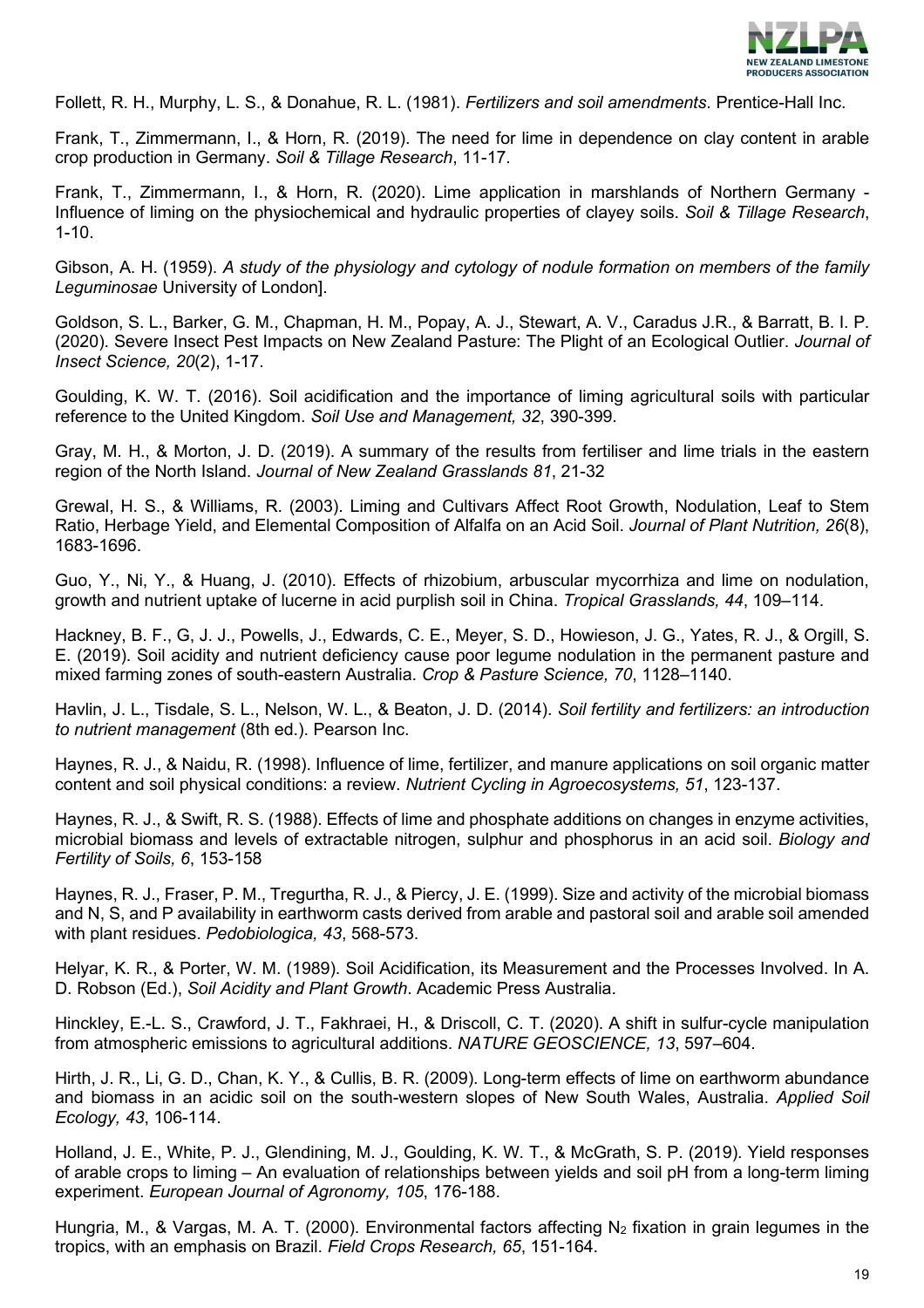

Jackson, B. L. J., & Gillingham, A. G. (1984). *Lime soil moisture relationships* Proceedings of a workshop on lime in New Zealand Agriculture, Ruakura Soil and Plant Research Station.

Jaiswal, S. K., Naamala, J., & Dakora, F. D. (2018). Nature and mechanisms of aluminium toxicity, tolerance and amelioration in symbiotic legumes and rhizobia. *Biology and Fertility of Soils, 54*, 309–318.

Jenny, H. (1994). *Factors of soil formation: a system of quantitative pedology* (Dover ed.).

Johnston, A. E., Goulding, K. W. T., & Poulton, P. R. (1986). Soil acidification during more than 100 years under permanent grassland and woodland at Rothamsted. *Soil Use and Management, 2*(1), 3-10.

Kinsey, N., & Walters, C. (2013). *Hands-On Agronomy* (3rd ed.). Acres U.S.A.

Lanyon, L. E., & Griffith, W. K. (1988). Nutrition and Fertilizer Use. In A. A. Hanson, D. K. Barnes, & R. R. Hill (Eds.), *Alfalfa and Alfalfa Improvement*. American Society of Agronomy, Inc., Crop Science Society of America, Inc., Soil Science Society of America, Inc.

Ledgard, S. F., & Steele, K. W. (1992). Biological nitrogen fixation in mixed legume/grass pastures. *Plant and Soil, 141*, 137-153.

Li, G. D., D, K. R. H., Conyers, M. K., Castleman, L. J. C., Fisher, R. P., Poile, G. J., Lisle, C. J., Cullis, B. R., & Cregan, P. D. (2006). Pasture and sheep responses to lime application in a grazing experiment in a highrainfall area, south-eastern Australia. II. Liveweight gain and wool production. *Australian Journal of Agricultural Research, 57*, 1057–1066.

Li, S., Ji, X., Chao, C., Liu, Z., Zhu, J., & Peng, H. (2021). Effects of increasing lime application rates on microbial diversity and community structure in paddy soils. *Applied Soil Ecology, 161*, 1-10.

Lie, T. A. (1981). Environmental physiology of the legume-*Rhizobium* symbiosis. In W. J. Broughton (Ed.), *Nitrogen Fixation Vol. 1: Ecology* (pp. 104-134). Clarendon Press.

Manaaki Whenua Landcare Research. (2020). *Soil Chemical Attributes, Cation Exchange Capacity*. [https://soils-](https://soils-maps.landcareresearch.co.nz/?layername=fsl_cec&idcolumn=null&idvalue=null&mapfile=fsl&srs=EPSG:2193&mode=normal)

[maps.landcareresearch.co.nz/?layername=fsl\\_cec&idcolumn=null&idvalue=null&mapfile=fsl&srs=EPSG:21](https://soils-maps.landcareresearch.co.nz/?layername=fsl_cec&idcolumn=null&idvalue=null&mapfile=fsl&srs=EPSG:2193&mode=normal) [93&mode=normal](https://soils-maps.landcareresearch.co.nz/?layername=fsl_cec&idcolumn=null&idvalue=null&mapfile=fsl&srs=EPSG:2193&mode=normal)

Martini, J. A., & Mutters, R. G. (1985). Effect of lime rates on nutrient availability, mobility, and uptake during the soybean growing season: 2. calcium, magnesium, potassium, iron, copper, and zinc. *Soil Science, 139*(4), 333-343.

Martini, J. A., & Mutters, R. G. (1985). Effect of lime rates on nutrient availability, mobility, and uptake during the soybean growing season 1. aluminium, manganese, and phosphorous. *Soil Science, 139*(3), 219-226.

McLaren, R. G., & Cameron, K. C. (1996). *Soil Science* (Revised ed.). Oxford University Press.

Mele, P. M., & Carter, M. R. (1999). Species abundance of earthworms in arable and pasture soils in southeastern Australia. *Applied Soil Ecology, 12*, 129-137.

Mohammadi, K., Sohrabi, Y., Heidari, G., Khalesro, S., & Majidi, M. (2012). Effective factors on biological nitrogen fixation. *African Journal of Agricultural Research, 7*(12), 1782-1788.

Moreira, A. n., & Fageria, N. K. (2010). Liming influence on soil chemical properties, nutritional status and yield of alfalfa grown in acid soil. *Revista Brasileira de Ciencia do solo, 34*, 1231-1239.

Moreira, A., Fageria, N. K., & Garcia y Garcia, A. (2011). Effect of liming on the nutritional conditions and yield of alfalfa grown in tropical conditions. *Journal of Plant Nutrition, 34*(8), 1107-1119.

Morton, J. D. (2020). A review of research on the effect of lime on New Zealand soils and pastures. *New Zealand Journal of Agricultural Research, 63*(2), 189-201.

Morton, J. D., Gray, M. H., & Gillingham, A. G. (2005). Soil and pasture responses to lime on dry hill country. *New Zealand Journal of Agricultural Research, 48*, 143–150.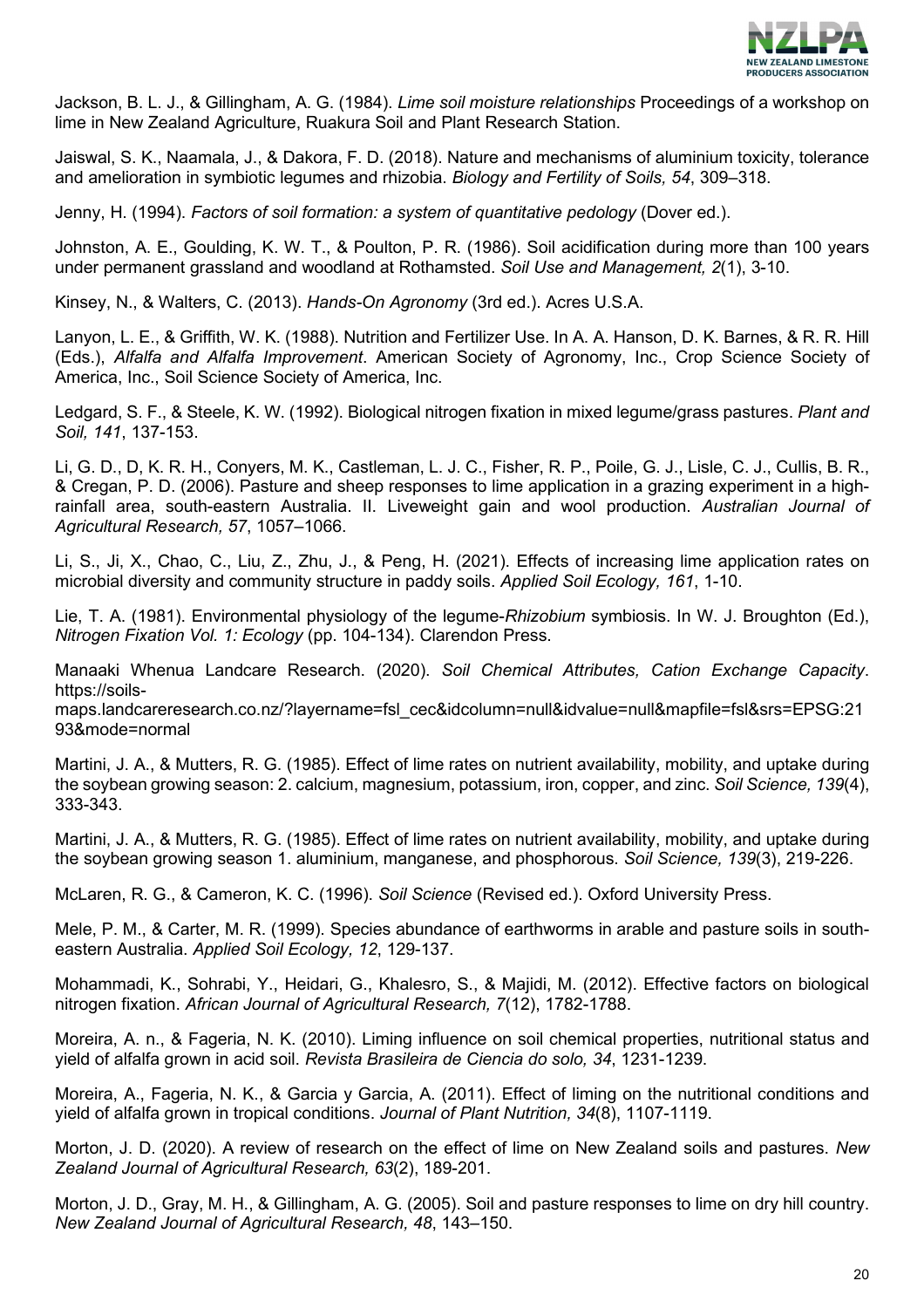

Morton, J. D., Wheeler, D. M., & Smith, N. S. (1998). Effect of lime and form of superphosphate on productivity of dryland pastures. *New Zealand Journal of Agricultural Research, 41*, 65–74.

O'Connor, M. B., & Gray, M. H. (1984). Fertiliser requirements of Gisborne-East Coast hill country. *Proceedings of the New Zealand Grassland Association, 45*, 83-91.

O'Connor, M. B., & Hunt, B. J. (1996). Use of capital fertiliser and lime to improve pasture production in Northland. *Proceedings of the New Zealand Grass/and Association, 57*, 139-144.

O'Connor, M. B., Foskett, H. R., & Smith, A. (1981). The effect of a low rate of lime on North Island hill country pasture and animal production and the economics of use. *Proceedings of the New Zealand Society of Animal Production, 41*, 82–87.

O'Connor, M. B., Hunt, B. J., & Perrot, K. W. (2007). Lime-phosphate interactions on a Kaipara clay soil in Northland. *Proceedings of the New Zealand Grassland Association, 69*, 271–274.

Piearce, T. G. (1972). The Calcium Relations of Selected Lumbricidae. *Journal of Animal Ecology, 41*(1), 167-188.

Prasad, R., & Power, J. F. (1997). *Soil fertility management for sustainable agriculture*. CRC Press.

Rai, R. K., Singh, V. P., & Upadhyay, A. (2017). Soil Analysis. In *Planning and Evaluation of Irrigation Projects: Methods and Implementation* (pp. 505-523).

Reid, W. V., Mooney, H. A., Cropper, A., Capistrano, D., Carpenter, S. R., Chopra, K., Dasgupta, P., Dietz, T., Duraiappah, A. K., Rashid Hassan, R. K., Leemans, R., May, R. M., McMichael, T. A. J., Pingali, P., Samper, C., Scholes, R., Watson, R. T., Zakri, A. H., Shidong, Z.,… Zurek, M. B. (2005). *Ecosystems and Human Well-being: Synthesis* (Millennium Ecosystem Assessment).

Ritchie, G. S. P. (1989). The Chemical Behaviour of Aluminium, Hydrogen, and Manganese in Acid Soils. In A. D. Robson (Ed.), *Soil Acidity and Plant Growth*. Academic Press Australia.

Samad, M. S., Biswas, A., Bakken, L. R., Clough, T. J., Klein, C. A. M. d., Richards, K. G., Lanigan, G. J., & Morales, S. E. (2016). Erratum: phylogenetic and functional potential links pH and N2O emissions in pasture soils. *Scientific Reports, 6*.

Sarathchandra, S. U., & Edmeades, D. C. (1984). *Effect of lime on nitrogen mineralisation and microbiological activity in soil* Proceedings of a workshop on lime in New Zealand agriculture, Ruakura Soil and Plant Research Station.

Sharpley, A. N., Syers, J. K., & Springett, J. A. (1979). Effect of surface-casting earthworms on the transport of phosphorous and nitrogen in surface runoff from pasture. *Soil Biology and Biochemistry, 11*, 459-462.

Shepherd, G. (2009). *Visual Soil Assessment: Field guide for pastoral grazing and cropping on flat to rolling country* (Second ed., Vol. 1). Horizons Regional Council.

Sime, D. (2001). *Lime: the essential element in New Zealand agriculture*.

Sorokin, H., & Sommer, A. L. (1929). Changes in the Cells and Tissues of Root Tips Induced by the Absence of Calcium. *American Journal of Botany, 16*(1), 23-39.

Springett, J. A., & Syers, J. K. (1984). Effect of pH and calcium content of soil on earthworm cast production in the laboratory. *Soil Biology and Biochemistry, 16*(2), 185-189.

Stats NZ. (2021). *Fertilisers – nitrogen and phosphorus*. [https://www.stats.govt.nz/indicators/fertilisers](https://www.stats.govt.nz/indicators/fertilisers-nitrogen-and-phosphorus)[nitrogen-and-phosphorus](https://www.stats.govt.nz/indicators/fertilisers-nitrogen-and-phosphorus)

Sumner, M. E., & Noble, A. D. (2003). Soil Acidification: The World Story. In Z. Rengel (Ed.), *Handbook of Soil Acidity*. Marcel Dekker Inc.

Tang, C., & Rengel, Z. (2003). Role of Plant Cation/Anion Uptake Ratio in Soil Acidification. In Z. Rengel (Ed.), *Handbook of Soil Acidity*. Marcel Dekker Inc.